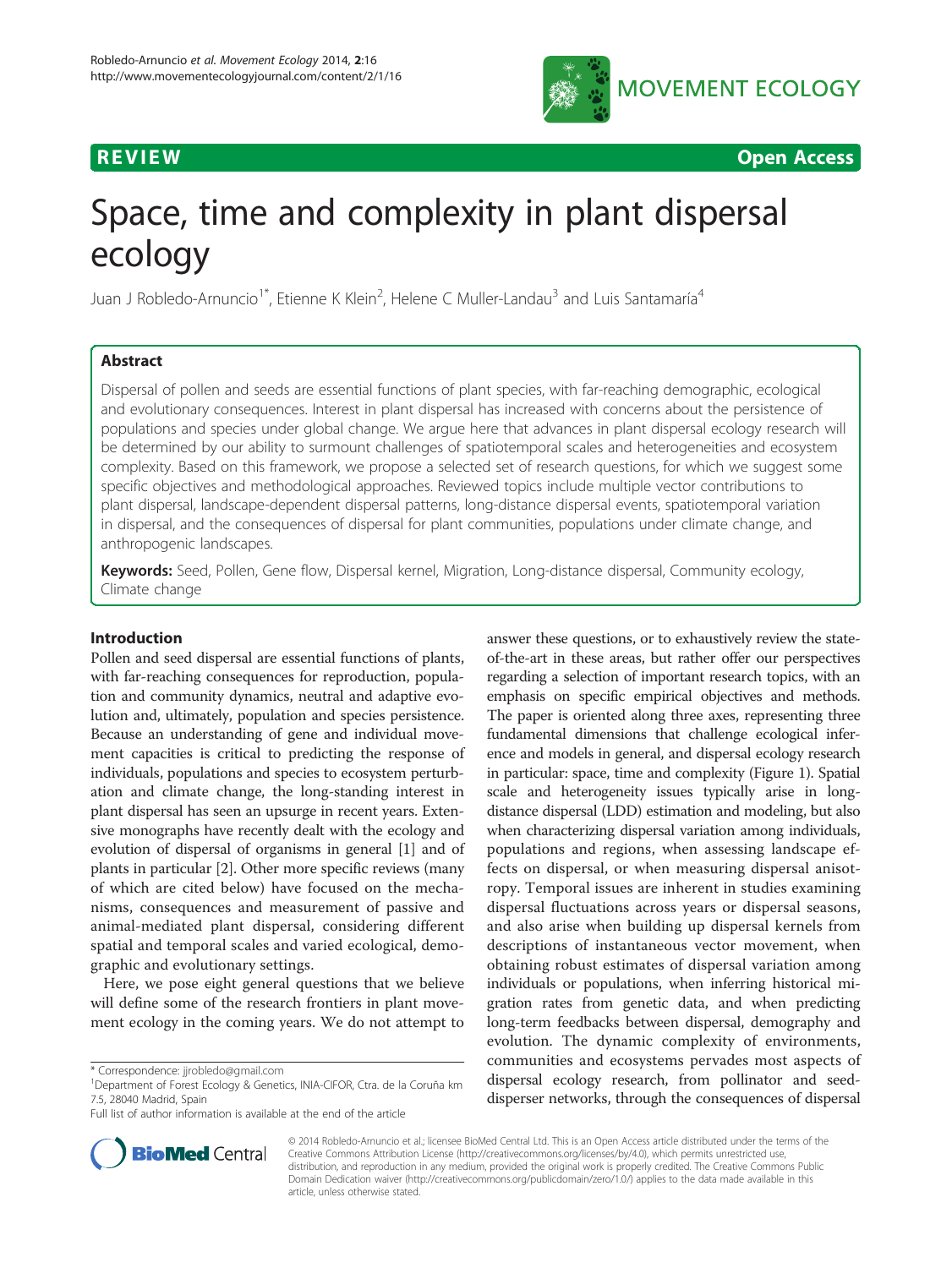<span id="page-1-0"></span>

for population and community dynamics, to dispersal sensitivity to global change (Figure 1).

Within this broad framework, we first argue that mechanistically accounting for the relative contribution of multiple vectors to dispersal of particular plant species constitutes an essential basis for explaining and predicting dispersal patterns in spatiotemporally changing ecosystems (Section 1). Next, we examine how the interplay between vectors and environmental heterogeneity determine landscape-dependent seed and pollen deposition patterns that are missed by pure distance-dependent models [\(Section 2\)](#page-2-0). We then focus on the broadest spatial scale by examining the measurement of longdistance dispersal across species' ranges [\(Section 3](#page-3-0)). We continue by addressing the causes and consequences of variability in dispersal patterns among individuals and populations ([Section 4\)](#page-5-0), and over time ([Section 5\)](#page-6-0). Finally, we take a broader temporal perspective to consider the consequences of dispersal for plant communities [\(Section 6\)](#page-7-0), populations under climate change ([Section 7\)](#page-8-0), and anthropogenic landscapes [\(Section 8](#page-9-0)).

#### Review

#### 1. What are the contributions of different vectors to plant dispersal?

It is now acknowledged that for many if not most plant species multiple vectors contribute to dispersal [\[3](#page-11-0)]: polychory (seed dispersal by multiple animal vectors) is widespread [\[4\]](#page-11-0), ambophily (pollination by insects and wind) might be more common than previously thought [\[5\]](#page-11-0), and mutualistic networks confirm the diversity of animal pollinators [\[6](#page-11-0)]. Knowing the variety of vectors for the species of interest is an essential initial step of dispersal studies, because different vectors may disperse propagules (defined here as pollen, seeds or spores) over contrasting spatial scales [\[7-9](#page-11-0)], their activity may fluctuate over different spatial and temporal scales, and they may respond differently to environmental and demographic changes. Of special interest is identifying vectors, vector characteristics, or environmental conditions responsible for LDD events, because they often result from nonstandard dispersal conditions [[3,4,10-13](#page-11-0)] and contribute disproportionately to demography and population genetics (see [Section 3\)](#page-3-0). However, most intraspecific studies of seed and pollen dispersal have focused on a single vector.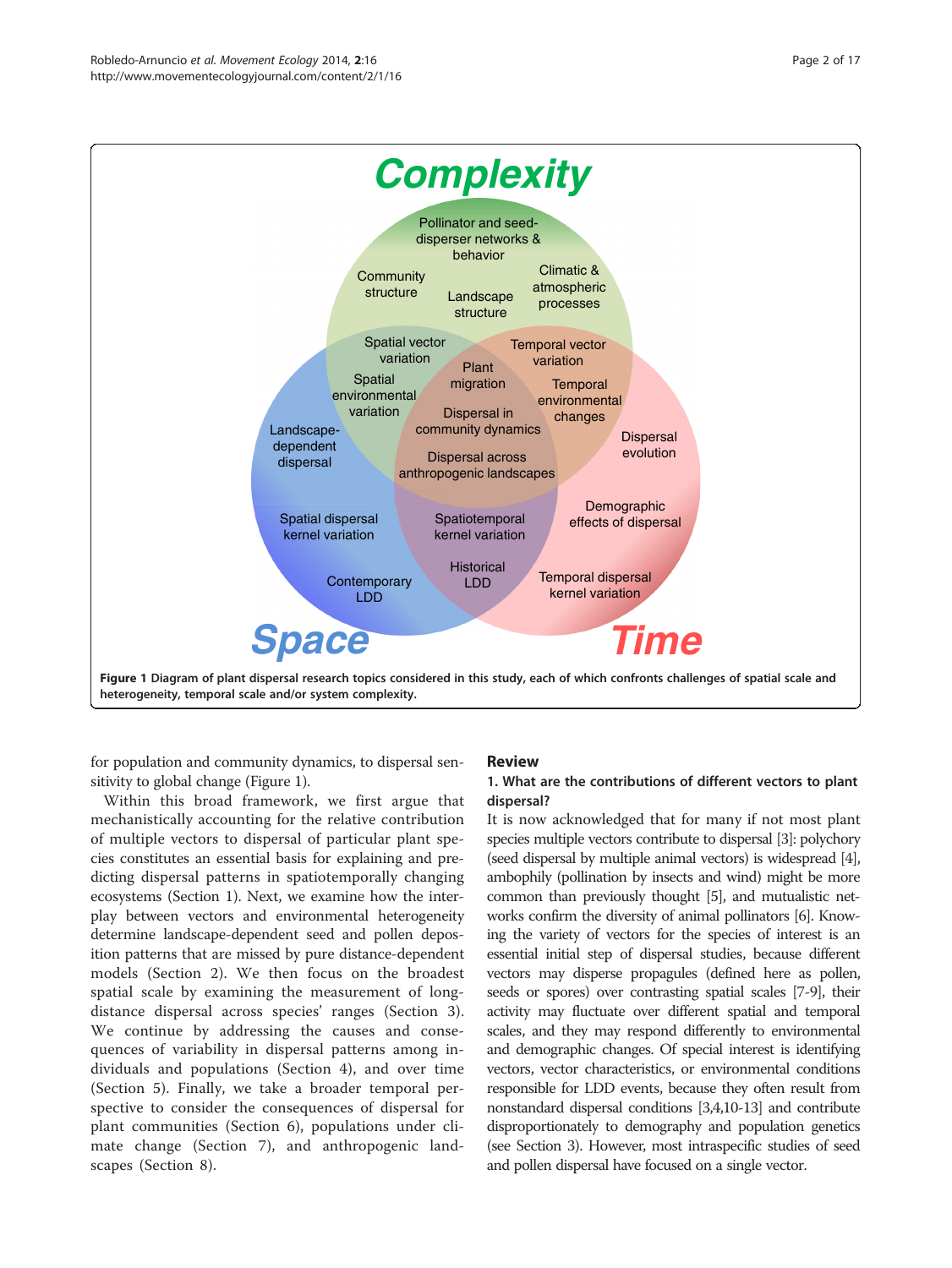<span id="page-2-0"></span>The relative contribution of multiple vectors to dispersal can be investigated using empirical and modelling approaches. Dispersal kernels (i.e. the probability distribution of dispersal locations relative to the source location) can be estimated empirically based on direct observation of propagule deposition patterns at a sample of settling locations (Eulerian methods), or by tracking individual propagules (Lagrangian methods), most frequently over short to intermediate scales (e.g. [[2,14](#page-11-0)-[19](#page-11-0)]). Assessing the contribution of multiple vectors to dispersal based on these methods involves pairing each propagule deposition or transport event with the responsible vector, which may not be easy in practice. A few recent studies provide good examples of how to empirically investigate the contribution of multiple animal vectors to seed [\[20-23\]](#page-11-0) and pollen [[24](#page-11-0)] dispersal kernels, and we expect to see more such efforts in the future, including replication over different landscape configurations, environments and dispersal seasons. A complementary and more explanatory approach consists in modeling the dispersal kernel from mechanistic (process-based) considerations [[25](#page-11-0)], and calibrating it using Eulerian [[26](#page-11-0)] or Lagrangian [[27\]](#page-11-0) data. Mechanistic models provide excellent tools for evaluating the relative importance of different dispersal vectors, because they involve (i) inventorying the biological, ecological and environmental factors that impact propagule paths from emission to final deposition, and (ii) quantifying the probabilities associated with the different factors. For example, if wind speed, settling velocity and release height are fixed, the ballistic equation provides a unique dispersal location for a propagule passively dispersed by wind, assumed to follow a deterministic linear path. Integrating over probability distributions for wind speed, release height, propagule mass and area then results in a dispersal kernel [[26,28](#page-11-0)]. Similarly, propagule dispersal by different animal vectors can be modeled with dispersal kernels that integrate observations of disperser movement and foraging behavior with models of seed retention [[21](#page-11-0)] or pollen carry-over [\[29\]](#page-11-0).

Mechanistic approaches are valuable for understanding landscape-dependent dispersal patterns (Section 2) and the occurrence of patchy or clumped dispersal resulting from correlated movement of propagules [[30](#page-11-0)]. They are particularly useful for investigating LDD events and their associated vectors, because they can potentially inform accurate extrapolation to larger scales than those observed [[25](#page-11-0)] (see [Section 3\)](#page-3-0). They can also assist in predicting the effects of spatiotemporal variation in the environment and in plant phenotypes on vector behavior and the distribution of dispersal distances [\(Sections 4](#page-5-0) and [5](#page-6-0)). Future studies should further exploit mechanistic methods to (i) investigate the extent to which dispersal kernels are dynamic distributions subject to temporal and environmental influence, and (ii) identify the critical vectors and environmental variables with disproportionate impact on dispersal probabilities over short and long distances. For this purpose, it will be important to validate mechanistic predictions with alternative methods (e.g., direct observations or genetic approaches; see [Section 3](#page-3-0)) over different spatial and temporal scales, and to cross-validate with independent data sets.

# 2. How can we better characterize landscape-dependent variation in seed and pollen deposition, and how can we better evaluate its consequences?

Historically, most studies of seed and pollen dispersal have described dispersal patterns exclusively in terms of the distribution of deposition distances from sources (e.g. [[15,31\]](#page-11-0)). Clearly, distance from sources is important in explaining variation in propagule deposition, and dispersal distance is also critical in determining the consequences of dispersal [\[32,33\]](#page-11-0). However, distance generally explains only a small fraction of variation in seed [\[34](#page-11-0)] or pollen [\[35](#page-11-0)] densities. The unexplained variation is important for post-dispersal success of individual seeds or pollen grains, and for population and community processes and patterns [[36](#page-11-0)-[38\]](#page-11-0). A considerable portion of this variation can be assigned to deterministic factors such as direction and habitat characteristics [[39,40](#page-11-0)], and/or explained by contextdependent mechanistic models incorporating landscape heterogeneity and vector movement characteristics [[41,42](#page-11-0)]. Yet our methods for describing and modeling these patterns remain fairly limited, and theoretical studies have done little to elucidate their consequences.

In many systems, the probability of a seed ending up in a particular location depends on the type of substrate or habitat at that location – deposition is essentially habitat-specific [[34\]](#page-11-0). A special case of this is when seeds are disproportionately deposited in habitats favorable for seed and seedling success; this "directed dispersal" has received considerable attention [\[39](#page-11-0)]. Yet this is just a small part of a larger phenomenon, with little attention to the opposite pattern of disproportionate dispersal to less favorable habitats. For example, several much-cited studies document directed dispersal into canopy gaps in a few neotropical forest taxa [\[43](#page-11-0)]. However, a community-level study found that overall seed arrival in gaps was much lower than seed arrival in the shaded understory for all functional groups [\[44](#page-11-0)]. Habitat-specific dispersal is common in both wind- and animal-dispersed seeds and pollen. For wind dispersal, habitat-specific deposition may result from the way in which seed or pollen movement is affected by topography and canopy structure [[42,](#page-11-0)[45-48\]](#page-12-0), and/or by substrate characteristics determining the likelihood of secondary dispersal by wind [\[49](#page-12-0)]. For animal-mediated dispersal, habitat-specific deposition results from habitat preferences of seed dispersers or pollinators, both for movement in general [[50,51](#page-12-0)], and for activities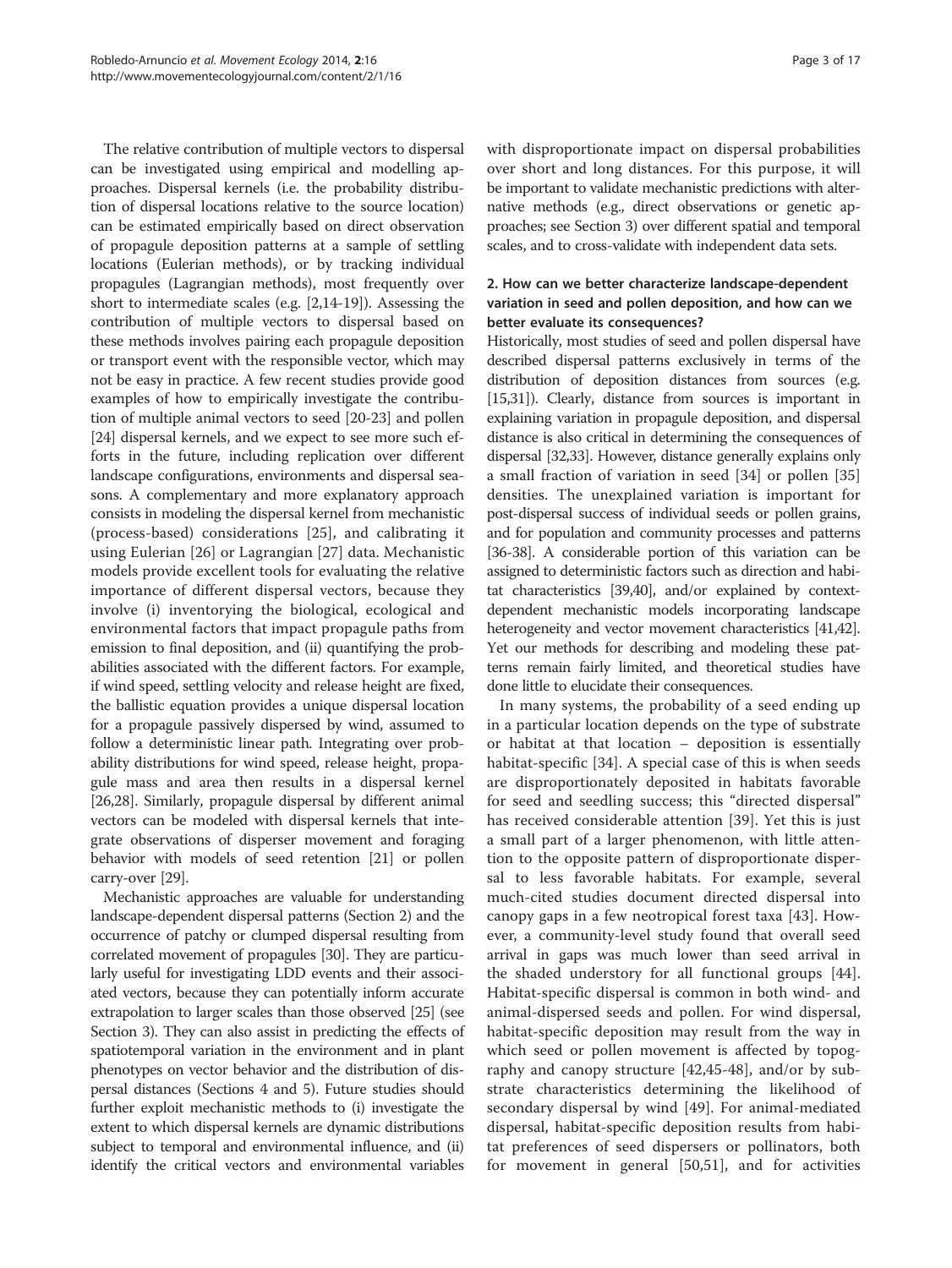<span id="page-3-0"></span>related to deposition (in the case of seeds), such as caching and defecating [[52\]](#page-12-0).

A challenge for modelling habitat-specific deposition is that deposition probabilities depend not only on fine-scale local habitat heterogeneities, but also on the habitat matrix of a larger area [\[53\]](#page-12-0). Thus increasing or decreasing propagule deposition probability by a fixed factor depending on habitat is too simplistic. Schurr et al. [\[54](#page-12-0)] address this challenge by first transforming physical space into "movement space", reflecting areas of low and high permeability to (seed) flow by wind, and then evaluating dispersal kernels in this transformed space; this approach seems well-suited to modelling wind dispersal of both pollen and seeds. For animal dispersal, detailed spatially explicit models can simulate the influences of animal behavior and habitat structure on seed [\[41,](#page-11-0)[50,55,56\]](#page-12-0) and pollen [\[29,](#page-11-0)[51\]](#page-12-0) dispersal patterns. The parameterization and application of such models has become ever easier due to advances in animal tagging and telemetry, remote sensing (including accurate geo-referencing), and computation [\[43,](#page-11-0)[57-60\]](#page-12-0). A key limitation is that such models are generally based on purely phenomenological descriptions of animal displacement kernels and habitat choice. Future research should aim to develop mechanistic descriptions of the processes behind such patterns, including internal motivation, memory, territoriality, and propagule retention (e.g. seed digestion, [[61](#page-12-0)]) time models, thereby allowing for extrapolation to other spatial and temporal contexts [[62\]](#page-12-0). These models could build on the extensive literature on animal movement ecology, which remains under-utilized to date by scholars working on plant dispersal [[63-65](#page-12-0)].

Seed and pollen dispersal are also often anisotropic [[66](#page-12-0)-[71\]](#page-12-0), whereas the standard distance-only models assume direction does not matter. Directional bias increases clustering and may thereby reduce the benefits of dispersal [\[37](#page-11-0)]. Importantly, anisotropic dispersal of pollen and seed will strongly influence mating patterns (e.g., correlated paternity), gene flow and spatial genetic structuring of neutral and adaptive genes. In the case of dispersal by animals, anisotropic patterns are generally related to the relative location of source trees, animal home ranges, and habitat, and can potentially be explained and reproduced by mechanistic models. In the case of dispersal by wind or water, anisotropy reflects the directionality of the dispersal vector, and/or asymmetries in the distribution of favorable deposition sites around the source. It is relatively straightforward to reproduce anisotropic patterns in mechanistic models of dispersal by wind or water, given data on the directionality of the dispersal vector [\[26\]](#page-11-0). However, most field studies of dispersal by wind simply integrate predictions and data over all directions [[72](#page-12-0)]. This may in part reflect the challenge of describing anisotropic patterns with phenomenological models and the fact that anisotropic

dispersal kernels invariably involve more parameters than isotropic ones and require larger samples to be fitted. Van Putten et al. [\[73](#page-12-0)] introduced a general framework for phenomenological anisotropic kernels that includes all previous such kernels (referenced in [\[73](#page-12-0)]) as special cases. Future research should better describe anisotropic dispersal patterns with available statistical tools, explain these patterns mechanistically, and evaluate their consequences for plant populations.

# 3. How can we measure long-distance dispersal across plant species' ranges?

Long-distance dispersal (LDD) can be defined in absolute terms as the fraction of dispersal events that occurs above a given threshold distance associated with the biology, demography and environment of the species [[4\]](#page-11-0). LDD of seed and pollen is important to the speed of colonization or invasion, metapopulation dynamics, long-distance gene flow, local adaptation, adaptive evolution [\[74](#page-12-0)], and demographic and genetic effects of fragmentation [\[75](#page-12-0)]. Island colonization and dispersal biogeography studies have demonstrated the potential for effective plant dispersal over scales of hundreds to thousands of km, and how understanding vector characteristics enable predictions about long-distance plant migration routes over extended time periods (e.g., [\[76,77](#page-12-0)]). Future studies on this front should build on more explicit mechanistic models of the interaction between vectors and propagule traits (see [Section 1\)](#page-1-0), and account for species' establishment niches and potential arrival habitats, to provide a sounder hypothesis-testing framework concerning the source, path and effective establishment sites of long-distance propagules [\[78](#page-12-0)]. Dispersal biogeography approaches are limited in that they are difficult to apply within continents and cannot generally estimate dispersal rates [\[79](#page-12-0)]. Tallying the arrival of different gene lineages into islands may shed more light on the frequency and origin of LDD [[80](#page-12-0)], but this approach only provides minimum frequency estimates, because immigrant lineages may have gone extinct through competition, drift or selection.

More general models are available to infer historical (i.e., averaged over generations) seed- and pollen-mediated gene dispersal rates among discrete populations using genetic structure data. These methods rely on simple demographic history assumptions to separate the genetic signature of dispersal from those of random drift and shared ancestral polymorphism [[81,82\]](#page-12-0). Their spatial scale of analysis is potentially large, making them suitable for historical LDD inference, with the caveats that model misspecification and unsampled populations can bias dispersal estimates [[83,84](#page-12-0)], and that current and past population distributions need not coincide, which complicates inferring the actual scale of dispersal estimates. In the case of continuously distributed species, theoretical studies have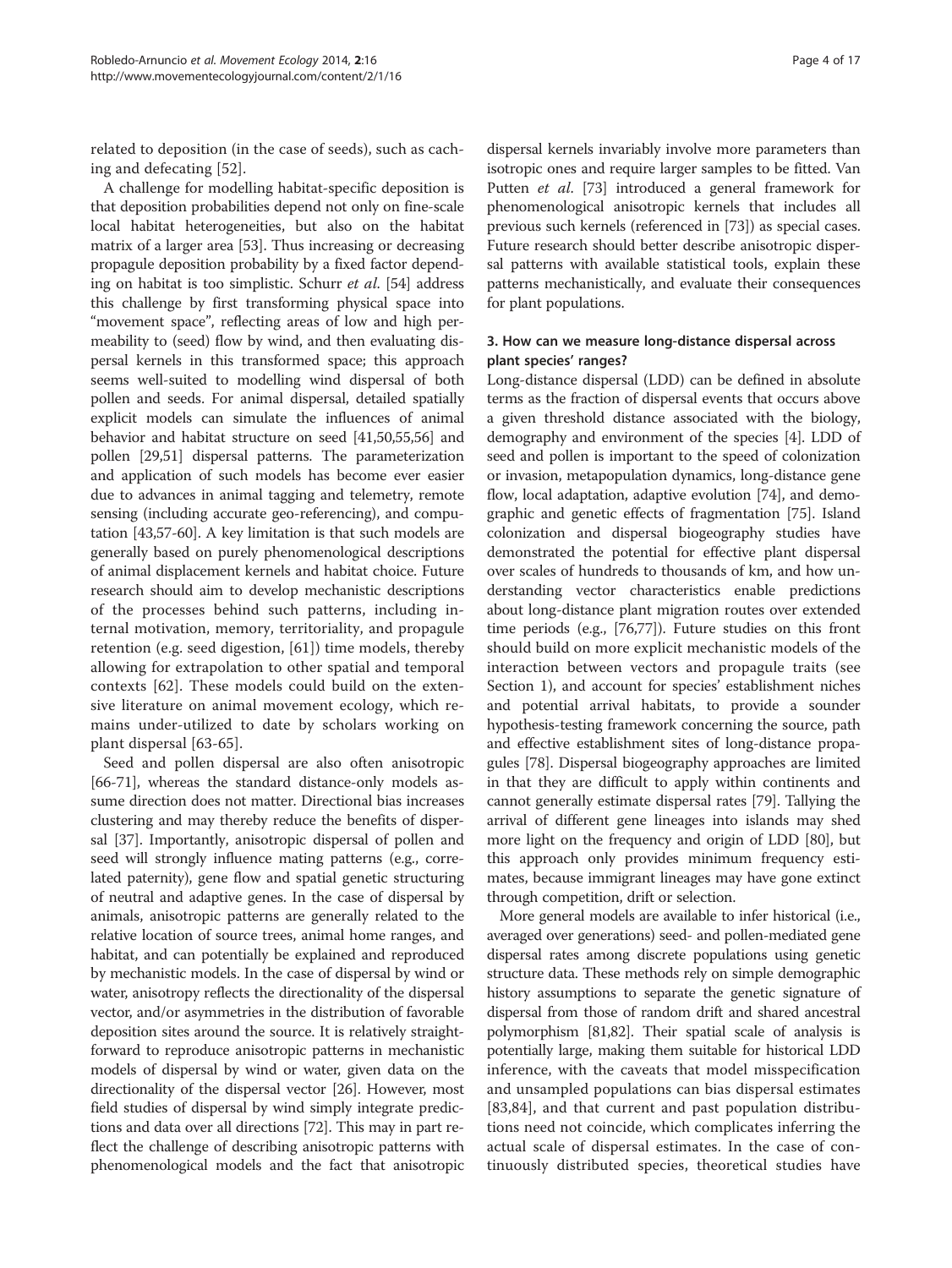predicted how different LDD levels during range expansion should be reflected in contrasting genetic structures across newly colonized areas [[85-90\]](#page-12-0), but we still lack formal methods to use this kind of information. Future methodological advances will surely exploit the flexibility of Approximate Bayesian Computation (ABC) methods for LDD inference from genetic structure data under realistic demographic assumptions, both for discrete and continuous populations e.g. [\[91](#page-12-0),[92\]](#page-12-0), as well as the information about gene flow contained in linkagedisequilibrium patterns across whole genomes [[93](#page-12-0)]. Efforts to adapt these tools to disentangle the relative contribution of seed versus pollen dispersal to historical gene flow rates, either with uni- or biparentally inherited markers, would be a welcome addition for plant ecologists, as this topic has remained notably underexplored since the basic island model in [[94\]](#page-12-0) and [[95](#page-12-0)].

Although historical LDD is interesting for biogeographic, population genetic and evolutionary studies, broad-scale patterns of dispersal under current (non-equilibrium) demographic and environmental conditions are becoming of greater concern. We anticipate growing emphasis on contemporary dispersal research spanning increasingly larger scales, using spatially and environmentally explicit approaches, and distinguishing effective dispersal (leading to successful establishment or reproduction) from basic dispersal (encompassing only propagule movement from source to deposition sites) [\[96](#page-12-0)]. Tracking recent or ongoing range expansions will remain a reliable source of information about the range of effective dispersal and the speed of migration into new habitats [\[97,98](#page-13-0)], while offering methodological advantages to establish recent LDD contributions to population establishment and growth [[99](#page-13-0)]. A more general problem will be to estimate contemporary seed and pollen dispersal rates between discrete populations, or between localities throughout continuous plant ranges, accounting for or jointly inferring the effect of relevant spatial, demographic and environmental factors determining basic and effective dispersal. Mechanistic models provide a good basis for this purpose, but they are hard to validate over broad distances and do not easily reflect post-dispersal processes leading to effective dispersal [[74,96](#page-12-0)]. Genetic methods are harder to extrapolate beyond the sampling area, but they can provide data at multiple spatial scales to validate mechanistic predictions, and estimate either basic or effective propagule dispersal with appropriate choice of sampling protocols and statistical analyses [\[96](#page-12-0)[,100\]](#page-13-0). This flexibility of genetic methods can be exploited to investigate processes operating between the dispersed-seed and established-seedling (or between the dispersed-pollen and viable-embryo) stages, which increase spatiotemporal variation in effective dispersal patterns (see [Sections 4](#page-5-0), [5](#page-6-0) and [7\)](#page-8-0). Overall, scaling up mechanistic or genetic methods

alone is unlikely to succeed for estimating contemporary seed and pollen dispersal rates (either basic or effective) over broad scales [[74\]](#page-12-0), so we suggest combining both.

The combination of mechanistic and genetic methods could be formalized within an 'inverse problem' framework: parameter estimates of the underlying mechanisms are retrieved from the (noisy) observation of resulting spatial patterns through mechanistic-statistical models [[101](#page-13-0)] or state-space models [\[64\]](#page-12-0), which associate a mechanistic model for the biological processes of interest to a statistical model for the observations. Inverse methods are increasingly popular for investigating large-scale biological mechanisms in general [[102](#page-13-0)], and particle dispersion from unknown sources in particular [\[103\]](#page-13-0), thanks to increasing computational power and the development of numerically intensive statistical methods (Bayesian MCMC, ABC). Concerning the statistical "component" of our problem of dispersal among discrete populations, genetic assignment methods (reviewed in [\[104\]](#page-13-0)) are an appealing choice, because they overcome substantially the spatial scale limitation of genetic parentage analysis. Moreover, some developments of these methods explicitly estimate recent migration rates among populations [[105-107](#page-13-0)], and specifically seed (or seedling) and pollen migration rates [[108-110\]](#page-13-0), defined as the proportion of propagules immigrating into a population. These procedures easily admit the incorporation of mechanistic formulations of seed and pollen migration rates (see Additional file [1](#page-10-0)), thus moving from the estimation of seed and pollen migration rates themselves to the estimation of the parameters of a mechanistic model for these rates [[106,111\]](#page-13-0).

For wind-dispersed propagules, mechanistic models for among-population migration rates could embed regional wind data in the form of connectivity maps, describing the probability of basic seed or pollen dispersal along possible trajectories linking a set of locations [[77](#page-12-0),[112](#page-13-0)], as well as sub-models for propagule mortality during transport [[72](#page-12-0),[113](#page-13-0)], mortality between seed deposition and seedling establishment for effective seed dispersal [[114](#page-13-0)], and flowering phenological synchrony [\[115\]](#page-13-0) and cross-population pollination rates [\[116](#page-13-0)] for effective pollen dispersal. Considering animal-driven seed or pollen dispersal in spatially heterogeneous landscapes, the mechanistic component for the connectivity network could build upon previous work on diffusive movement in patchy populations or metapopulations [[64\]](#page-12-0). Some simple movement behavioral models indeed enable the analytical derivation of pairwise migration rates considering the structure of the entire landscape and not only the two populations considered (e.g. [[117,118](#page-13-0)]), while new automated track annotation systems can help calibrate such behavioral models [\[60](#page-12-0)] (see also [Section 2](#page-2-0)). Additional submodels would be necessary to include the pollen carry-over by individual pollinators or retention time of individual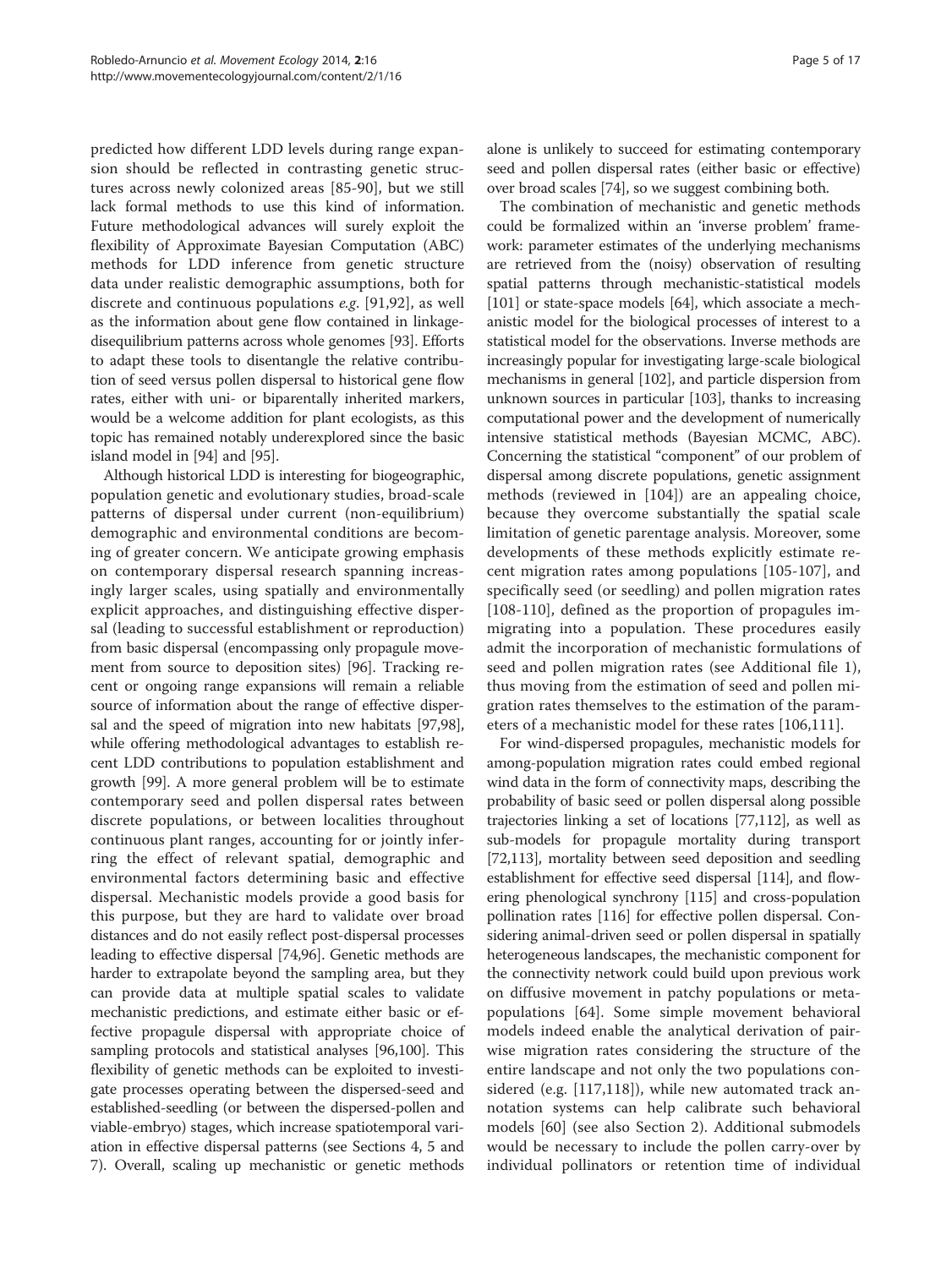<span id="page-5-0"></span>seed-dispersers, which may be particularly important for LDD events over continental scales [[119](#page-13-0)]. In mosaic landscapes, the use of resistance surfaces to build connectivity maps (using least-cost distances, ecological distances or resistance distances) is also a promising approach [\[120](#page-13-0)]. This approach focuses extensively on the effect of land-use on dispersal, but methods are still needed to reliably parameterize the resistance values [[120,121](#page-13-0)]. Finally, several types of observations resulting from the same processes could be analyzed simultaneously using mechanistic-statistical modeling, especially when associated with hierarchical Bayesian statistics [[122](#page-13-0)]. Future studies should thus take this opportunity to estimate process parameters not only from genetic data but also from demographic, capture-recapture or presenceabsence data [\[123,124](#page-13-0)]. The complexity of models including all these elements and the challenge of obtaining ecological data to parameterize them may be daunting, but we have reached the point where sufficient knowledge about the separate elements is available to attempt a multidisciplinary integration into useful inferential and predictive frameworks.

This combined genetic-mechanistic framework might also be applied to continuously distributed species, provided genetic assignment remained feasible. If significant clinal genetic variation were present over the spatial scale of the dispersal study, genotypic probabilities for dispersed propagules at any given location could be expressed as a continuous function of distance along the allele-frequency cline, potentially enabling the estimation of the LDD component along this direction. In the case of non-clinal (patchy) spatial genetic structure, allele frequency smoothing techniques may allow genetic assignment of propagules to a set of sampled and unsampled sources across the species range [[125,126\]](#page-13-0), although the accuracy of this method under contrasting sampling, dispersal, and genetic structure scenarios remains to be tested. If the number of migrant propagules is large (unfortunately an unlikely case for LDD), it may also be possible to use the genotypic composition of the propagule sample to help infer propagule migration rates from a known [\[127\]](#page-13-0) or unknown [[128](#page-13-0)] number of unsampled locations.

# 4. How variable are dispersal kernels among individuals and populations and what are the most important factors contributing to this variation?

Plant dispersal kernels are expected to be phenotype- and environment-dependent, given the number of intrinsic and extrinsic variables influencing the release, transport and settlement of seeds and pollen. Less evident is the relative weight of each variable, and how dispersal kernel variation is hierarchically distributed across individuals, populations and species, as well as over time. We deal with temporal dispersal variation in [Section 5](#page-6-0), and focus here on interindividual and interpopulation variation in dispersal kernels. Among-species variation in multivariate phenotypes putatively associated with dispersal (dispersal 'syndromes') can be substantial, and is usually interpreted in terms of vector specialization, resulting in potentially large differences in propagule dispersal kernels [[7-9](#page-11-0)[,129](#page-13-0),[130\]](#page-13-0). However, intraspecific variation has been shown to be as large as or even larger than interspecific variation for particular dispersal traits of some animal species, as a consequence of genetic variation among and within populations and of individual phenotypic plasticity [[131\]](#page-13-0). Although analogous hierarchical quantitative analyses are still missing in plants, similar results could be anticipated, because substantially different seed and pollen dispersal estimates have been obtained among populations with contrasting density, parental architecture, and vector characteristics, both for wind- and animal-mediated dispersal [\[132-137\]](#page-13-0). Further comparative studies of propagule dispersal in multiple sites and populations would be advisable to overcome common methodological limitations in previous studies, such as unbalanced sampling designs, narrow spatial and temporal sampling scales, poor or absent uncertainty assessment of the difference in dispersal estimates (but see [\[138](#page-13-0)]), and insufficient or null replication across sites differing in intrinsic or extrinsic factors of interest. It will then be possible to move from the mere assessment of dispersal variation towards a hypothesis-driven identification of its environmental, demographic and phenotypic determinants. For this purpose, it would be advisable to combine empirical measurements of dispersal kernel parameters with mechanistic predictions based on measurements of vector occurrence and characteristics, environmental variables, and plant dispersal traits, along the principles suggested in [Section 1.](#page-1-0)

At a narrower spatial scale, dispersal kernel variation within populations is primarily caused by local-scale heterogeneity in phenotypic dispersal traits and/or by the effects of local environmental variation on dispersal vectors (e.g., wind and frugivore behavior, [Section 2](#page-2-0)) [[42](#page-11-0),[54,56,](#page-12-0)[139,140\]](#page-13-0). Changes in dispersal distances should also be expected among individuals with different pollen shedding or seed release phenology, if the different vector contributions and/or behaviors vary throughout the season [\[141,142](#page-13-0)]. In addition, differences in microhabitat, age, and genotype may produce variation in parental (e.g. plant height) and propagule (e.g. fruit or seed size) phenotypic traits associated with dispersal [[143](#page-13-0)-[145](#page-13-0)]. However, dispersal kernels are generally considered constant within populations, probably because this is assumed by statistical approaches typically used to fit observed patterns of dispersal [\[15,18](#page-11-0),[19,35\]](#page-11-0). Future models could attempt to estimate the within-population distribution of dispersal kernel parameters and their association with local phenotypic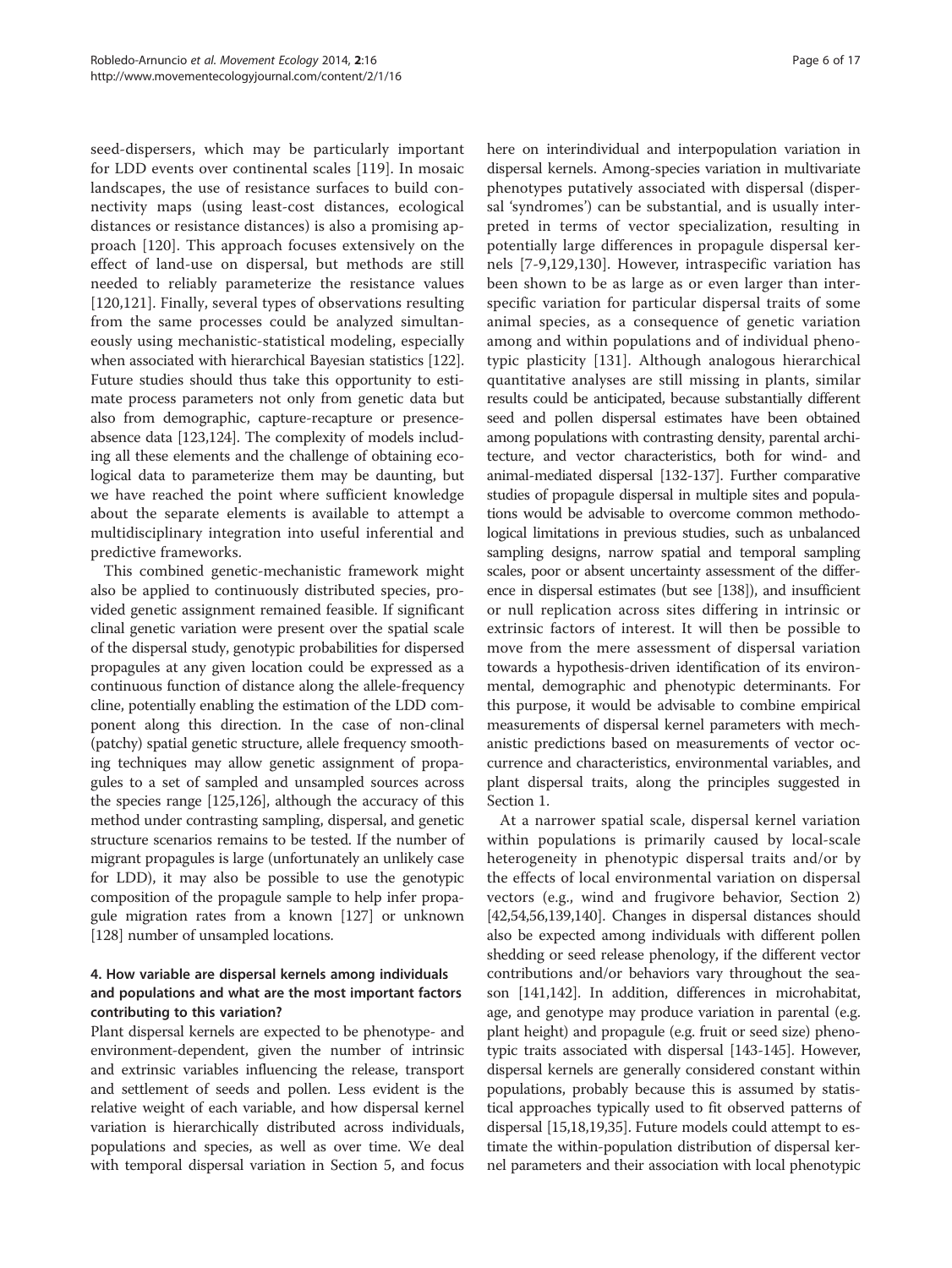<span id="page-6-0"></span>and environmental variables, using either mechanistic approaches [[41](#page-11-0)] or extensions of recently developed genetic methods to estimate individual variation in dispersal parameters [[146,147\]](#page-13-0). The latter methods could also estimate the association between dispersal kernel parameters and reproductive success, which, to the extent allowed by sampling and spatial scale limitations, would start shedding light on the individual fitness consequences of shortand long-distance dispersal in particular environments. Estimates of individual variation in dispersal kernel parameters could also be combined with quantitative genetics methods to estimate heritability in the wild [\[148](#page-14-0)], as a first step to evaluate the genetic determinism of dispersal traits.

Gathering empirical information about intraspecific variation in seed and pollen dispersal kernels and its phenotypic and environmental drivers will contribute to the construction of more realistic models of species distribution and interactions in changing environments (see [Sections 6,](#page-7-0) [7](#page-8-0) and [8](#page-9-0)), while determining what proportion of this variation is genetically determined will be essential for assessing the potential for evolution of dispersal in future environments [[149](#page-14-0)]. There are a few welldocumented cases of rapid seed dispersal evolution during colonization [[150](#page-14-0)-[154](#page-14-0)] and after habitat fragmentation [[155,156\]](#page-14-0), but these evolutionary responses will probably be highly variable across taxa, owing to differences in standing genetic variation, trait heritability, phenotypic plasticity and fitness effects of dispersal traits [[157\]](#page-14-0). Important insights could be obtained from phenotyping individual dispersal traits and dispersal kernels in common garden experiments replicated in contrasting environments [[158\]](#page-14-0). In conducting these experiments, it would be ideal to (i) measure the short- and long-distance components of seed and pollen dispersal kernels and their presumed phenotypic and environmental correlates; and (ii) assess potential correlations between dispersal and other phenotypic traits of ecological relevance, which might represent multivariate genetic constraints on dispersal evolution [\[159](#page-14-0)].

### 5. How temporally variable is dispersal and what are the implications of this variation for plant populations and communities?

Dispersal varies not only over spatial scales (see [Sections 2](#page-2-0) and [4](#page-5-0)), but also over time scales, from seconds to weeks to years, due to temporal variation in endogenous and exogenous factors influencing dispersal. Wind speed and direction, including wind turbulence, vary temporally due to both variable atmospheric forcing and varying local leaf area density, vegetation structure, and landscape configuration [[10](#page-11-0)[,141](#page-13-0)]. Pollinator and frugivore guild composition, abundance, and behavior also vary temporally [[142](#page-13-0)[,160,161](#page-14-0)], with behavior influenced especially by

the local abundance and spatial distribution of other flowering and fruiting plants [[162,163\]](#page-14-0). There is also temporal variation in the physical condition and form of the diaspore and of tissues involved in seed release or abscission in wind-dispersed species [\[164](#page-14-0)], or in plant traits that attract and reward animal dispersers [[165,166\]](#page-14-0).

Most dispersal studies disregard this temporal variability, yet it critically affects the interpretation of dispersal data. Because of temporal variation, sampling duration and timing can strongly affect dispersal estimates [[167](#page-14-0)]. The standard approach is to implicitly average over temporal variability, providing time-integrated measures of dispersal over the season or seasons of study (e.g. [\[168](#page-14-0)]). The few studies that have evaluated dispersal in multiple seasons or years have found significant temporal variation, for both pollen [\[169\]](#page-14-0) and seeds [[36,](#page-11-0)[170\]](#page-14-0). This calls into question our ability to draw conclusions about dispersal in systems in which data collection spans only one or a few seasons or years, as is the case in the vast majority of empirical dispersal studies.

Temporal variation in dispersal has important implications for plant populations. Inter-annual variation in pollen and seed dispersal can determine mating system variation [\[169](#page-14-0)], the assemblage of genetic diversity during regeneration [[171](#page-14-0)] and the heritability and the response to selection of dispersal-related traits [\[149\]](#page-14-0). This is especially relevant for long-lived species, where the contribution of individuals to population demography and genetics spans over multiple reproductive and dispersal episodes [\[172](#page-14-0)]. Knowing the extent of temporal variation in dispersal could also shed more light on the consequences of masting for population dynamics, because masting benefits could be influenced by temporal covariation between seed crop size and spatial patterns of seed dispersal, a potential association that remains largely unexplored (but see [[173\]](#page-14-0)). More generally, establishing temporal covariation patterns between environmental variables, reproductive rates, seed and pollen dispersal patterns, and effective seedling establishment rates will shed light on the frequency of the rare favorable years on which successful recruitment of long-lived species may disproportionately depend [[174\]](#page-14-0), and their effect on the evolution of pollination and dispersal strategies, the speed of population migration under climate change (see [Section 7](#page-8-0)) and the spread of invasive species [\[175,176\]](#page-14-0).

We thus advocate and expect more studies measuring temporal variation in seed and pollen dispersal, its mechanistic determinants, and its consequences for populations and communities, much as we have advocated for studies of spatial variation in dispersal [\(Section 4](#page-5-0)). Temporal characterizations of seed and pollen dispersal should go beyond measuring variation in fecundity to examine fluctuations in dispersal distances and landscape-dependent dispersal patterns [\(Section 2](#page-2-0)), and their association with focal plant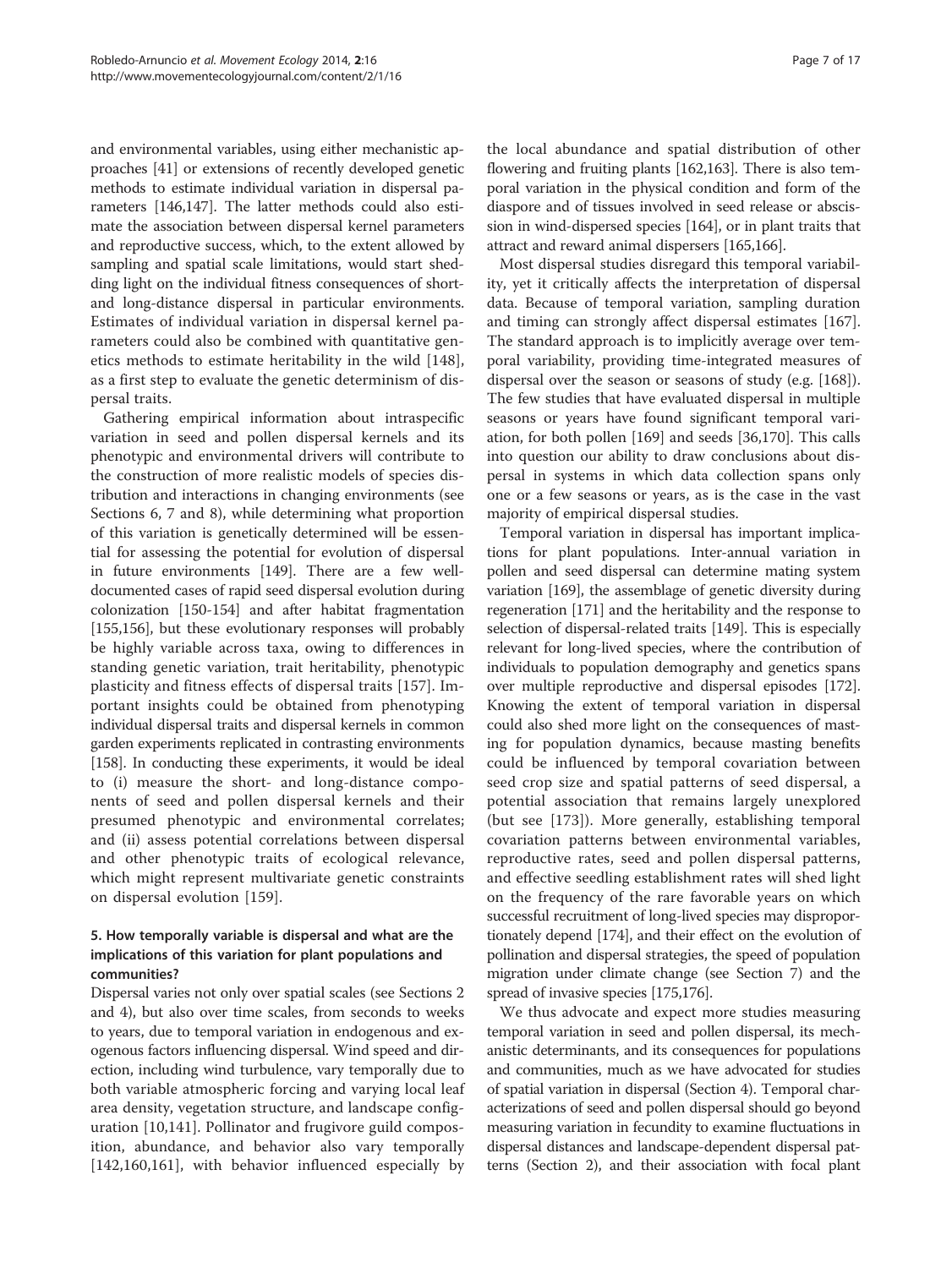<span id="page-7-0"></span>conditions and vector dynamics. The task can be enormous when dealing with complex ecological networks or large landscapes; a comprehensive understanding of temporal variation in dispersal will probably require conceptual and methodological advances to establish a clear partition of dispersal variability into environmental, spatial and temporal components (see [[169\]](#page-14-0) for a comparable scheme applied to mating systems) over different nested scales.

Insofar as temporal variation in seed dispersal is an important contributor to temporal variation in recruitment success, it also becomes a critical component of studies of community dynamics, and specifically the potential for species coexistence via temporal niche differentiation, also known as the "storage effect" [\[177\]](#page-14-0). In this context, a critical question concerns the degree to which temporal variation in seed dispersal is synchronous or asynchronous among species. Temporal fluctuations in wind speed or frugivore abundance might be expected to lead to synchronous variation, while competition for shared frugivores could lead to asynchronous variation [[161](#page-14-0)]. Studies are needed to evaluate the consequences and importance of temporal dispersal variation at multiple scales for plant communities. In particular, long-term multi-species studies should investigate how coexisting species co-vary in their temporal patterns of seed dispersal, and quantify associated contributions to interspecific patterns of temporal variation in recruitment. To address these multi-species questions, much is expected from advances in the spatial analysis of plant-plant and plants-frugivore networks [[140](#page-13-0)] that incorporate demographic and genetic aspects of focal species or populations [[178,179\]](#page-14-0).

# 6. What is the actual importance of seed dispersal in determining community processes and patterns?

Seed dispersal is one of four fundamental processes in community ecology, the others being selection (deterministic differences in per capita growth rates among species), drift (stochastic changes in species abundances), and speciation [\[180\]](#page-14-0). The importance of seed dispersal for community patterns of species diversity, abundance, and composition is generally accepted; indeed, it is often stated in introductions and discussions of empirical studies of dispersal. Further, theoretical studies clearly show that seed dispersal or migration rates strongly influence community patterns in neutral and niche models (e.g., [[181,182](#page-14-0)]). However, there is a scarcity of empirical studies convincingly demonstrating the role of seed dispersal rates and patterns for community dynamics and structure [\[183](#page-14-0)].

Several types of empirical studies to date have provided insights into the role of seed dispersal in community patterns, but each has major shortcomings. Empirical analyses of species turnover in space (beta diversity) often invoke seed dispersal as the explanation for distance-dependent patterns not explained by environmental variation (e.g., [[184](#page-14-0)]); however, these studies are inherently limited in their ability to distinguish the influence of dispersal from that of environmental niches [\[185](#page-14-0)], do not consider distanceindependent variation in dispersal, and generally include no link to empirically measured dispersal (but see [[186](#page-14-0)]). Empirical studies of variation in community patterns with differences in isolation/connectivity and hence presumed seed dispersal/migration rates generally find strong relationships, but these studies usually have important confounding factors – e.g., differences in the abundance and species composition of animals that interact with plants [[187](#page-14-0)] or in the quality of habitat patches [[188](#page-14-0)]. Studies comparing areas with and without vertebrate seed dispersers, whether due to differences in hunting pressure or to experimental exclusion, are similarly confounded by variation in vertebrate seed predation and herbivory [[189,190](#page-14-0)]. Numerous experimental seed addition studies have shown that species diversity and composition often responds strongly to seed availability – but these studies effectively simulate alterations in fecundity as much as or more than they do dispersal [[191\]](#page-14-0).

The lack of good empirical tests of theory on the importance of seed dispersal to communities in part reflects a mismatch between the simplistic way in which dispersal is generally represented in models and the more complex dispersal patterns observed in most real ecosystems. Most models set seed dispersal rates as identical for all species, when in the real world dispersal rates invariably vary greatly among species within communities. Further, a common approach is to model seed dispersal as a dichotomy of within-patch vs. between-patch dispersal using a metacommunity framework [[192,193\]](#page-14-0). Few realworld ecosystems are well-approximated by such models, especially when all patches are assumed equally connected, as is generally the case. The alternative is spatially explicit models of communities. Advances in computing and in mathematical techniques, particularly moment methods, have made these models increasingly accessible and tractable, and has led to a tremendous increase in relevant theoretical work [[194-197](#page-14-0)]. This work has expanded our understanding of how seed dispersal can affect community patterns in theory, both alone and in interaction with selection and drift.

We believe that two alternative approaches offer the best potential to advance our understanding of the role of seed dispersal in community patterns – not only spatial patterns of turnover, but also relative abundances, species composition, and diversity. The first is large-scale field experiments manipulating dispersal patterns. Such manipulations should involve not only seed addition, but seed redistribution within areas of study. These might for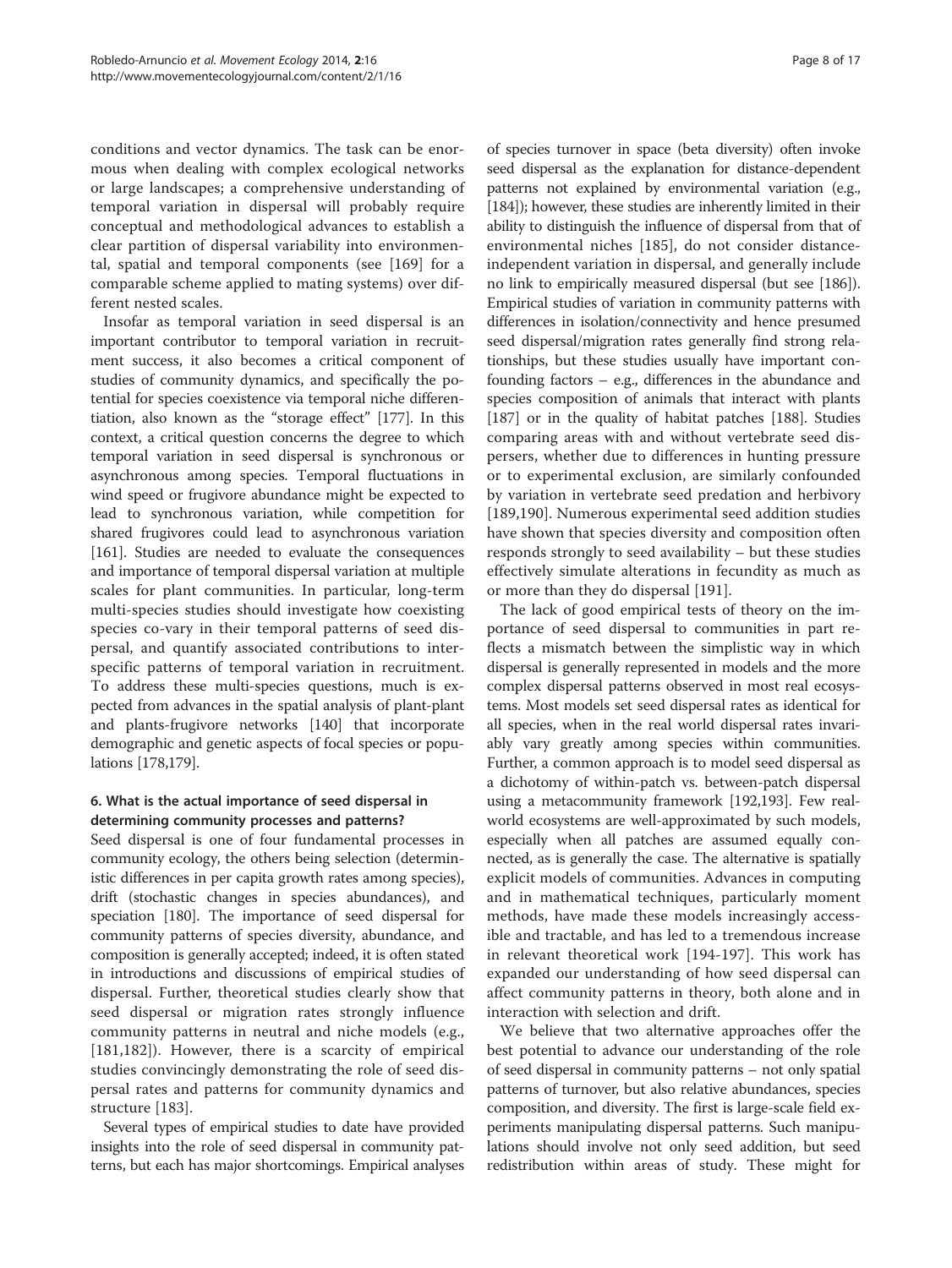<span id="page-8-0"></span>example involve extending or restricting seed dispersal for all species, and/or homogenizing seed dispersal patterns across species. Few seed redistribution studies have been undertaken even for individual species at small scales [[198](#page-14-0)], much less communities. The second approach is to adroitly combine empirical and theoretical work, by collecting empirical data on seed dispersal and competitive interactions for multiple species sufficient to parameterize simulation models that reproduce relevant community patterns, and then using these models to conduct simulation experiments regarding the effects of altered seed dispersal on community patterns. For example, Ribbens et al. [[15](#page-11-0)] and Pacala et al. [\[199](#page-14-0)] take such an approach to examine the importance of seed dispersal to a temperate forest community, parameterizing the spatially explicit, individual-based model SORTIE, and then evaluating the sensitivity of species relative abundance and other community patterns to changes in dispersal parameters. More studies of these kinds are needed to establish how seed dispersal matters not only to populations, but to communities.

# 7. How will dispersal influence population viability under climate change?

We now take a long-term perspective to examine the importance of seed and pollen dispersal in the complex interaction between demographic dynamics and adaptive processes in a changing climate. A more conventional title for this section could have run "Will plants migrate fast enough to avoid extinction under climate change?", but this potentially misleading question suggests that tracking suitable habitats through migration is the only mechanism by which plants can avoid extinction in a dynamic environment, disregarding genetic adaptation and adaptive phenotypic plasticity. Paleoecological records, especially rich for woody plants, suggest that latitudinal and altitudinal displacements from multiple refugial sources have been the main responses of many plant species to past climate changes [\[200-202\]](#page-14-0), but migration probably has interacted and will interact with genetic evolution, gene flow and phenotypic plasticity. For instance, climatic tolerance and dispersal capacity can both evolve during migration [\[74,](#page-12-0)[203,204\]](#page-15-0), effective pollen or seed dispersal among distant populations may favor adaptation to new conditions [[74](#page-12-0)[,205\]](#page-15-0), and adaptive phenotypic plasticity may buy time for migration, as it buffers the demographic effects of maladaptation [[206](#page-15-0)]. A more relevant question would thus be whether the joint action of dispersal, genetic evolution and phenotypic plasticity will be sufficient to avoid the extinction of particular populations under the novel selective pressures brought by climate change, given population-specific factors such as census and effective size, current climatic tolerance, interspecific interactions [[207](#page-15-0)], geographic range position [\[208\]](#page-15-0), landscape

connectivity [\[209](#page-15-0)], gene immigration from other populations [[74](#page-12-0)], levels of standing multivariate genetic variance [[210](#page-15-0)], and multivariate genetic constraints to adaptive evolution [\[159,](#page-14-0)[211\]](#page-15-0). Even if we will probably see the consequences of climate change before being able to answer such a question, it remains relevant to rank populations according to estimated extinction risk, and to identify the main natural and anthropogenic factors reducing their viability, including dispersal limitation.

Efforts to incorporate this complexity in the prediction of climate-driven species range shifts are heading to the combination of simple habitat models with mechanistic spatially-explicit models of metapopulation dynamics [[212-215\]](#page-15-0), genetic and phenotypic adaptation [[208,216](#page-15-0), [217](#page-15-0)], and species interactions [[218,219](#page-15-0)]. Future work should deal with knowledge gaps that are critical for linking the different components of these models, such as the effects that long-distance seed and pollen dispersal (along with genetic adaptation and phenotypic plasticity) have on population fitness and demographic dynamics, as well as the potential feedbacks between demographic, ecological and evolutionary processes [[206,207,220-223](#page-15-0)]. Plant movement ecologists can make important contributions to this multidisciplinary endeavor by formulating and fitting realistic individual and gene movement modules that are interactive with the ecological and demographic layers of range-shift models. Rather than assuming invariant migration, population spread models should use mechanistic descriptions of seed fecundity, transport and establishment, enabling the integration of relevant phenotypic, climatic, and ecological factors that determine variation in the seed dispersal kernel (see [Sections 1,](#page-1-0) [2,](#page-2-0) [4](#page-5-0) and [5](#page-6-0)). Recent works have weighed the relative effects of some of these factors on plant population spread, including seed and maternal plant morphology, wind conditions, non-random seed abscission, animal movement and seed retention time, seed fecundity, plant maturation age, plant longevity, and environmentdependent post-dispersal mortality [[37,](#page-11-0)[224](#page-15-0)-[229](#page-15-0)]. From these studies, it is becoming clear that post-dispersal factors determining effective establishment and growth are as important or more than long-distance seed transport in determining the speed of plant migration. We therefore need not only better LDD data, but also further studies to characterize niche variation across plant life stages, from seed germination, through seedling establishment, to adult survival and reproduction [[230](#page-15-0)- [233\]](#page-15-0). We will then be in a better position to understand how the interplay between LDD, niche requirements, and dynamic heterogeneous environments (including fragmented habitats with variable abundance of mates, dispersers, predators and competitors) determines the speed of spread of plant populations under climate change.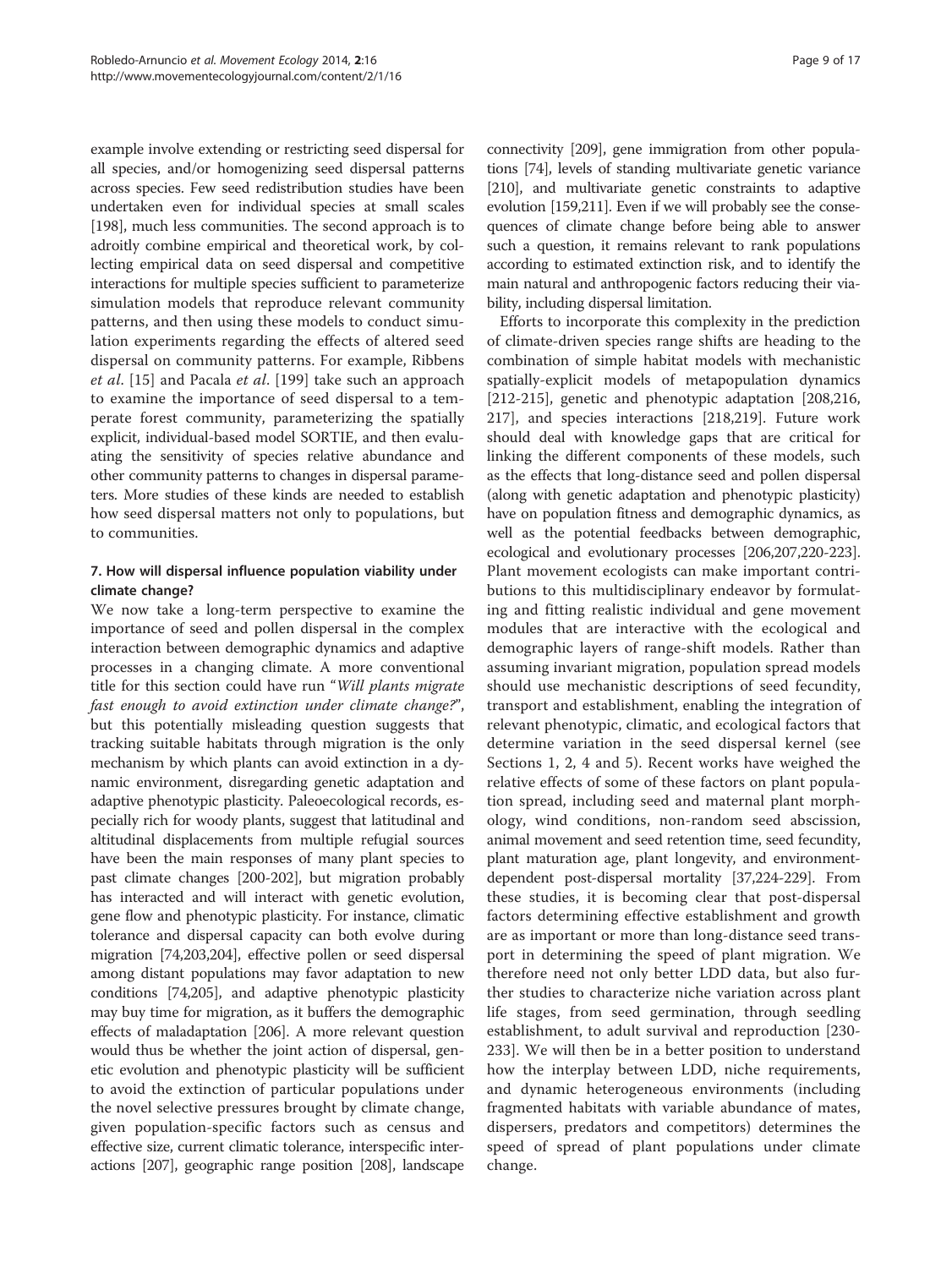<span id="page-9-0"></span>Species distribution models allowing for genetic evolution should also include realistic modelling of seed- and pollen-mediated gene flow among populations across shifting ranges, since both are expected to influence local adaptation and niche evolution [\[74](#page-12-0)[,223\]](#page-15-0). In [Section 2](#page-2-0) we outlined a mechanistic framework for modelling seed and pollen migration rates among populations that would be amenable to integration into future broad-scale species distribution models, because it can account for spatial, demographic, and environmental determinants of longdistance propagule transport probabilities, and can be fitted empirically using genetic marker information. It would thus be possible to obtain a measure of the regional ecological neighborhood to which a focal population is exposed through gene immigration (similarly to [\[234\]](#page-15-0), but weighted by contemporary propagule transport probabilities). The ecological and genetic layers of the model could then determine the probability of establishment of seed immigrants or *hybrids* and their potential population fitness consequences, conditioned on the habitats of origin and arrival and the species niche across life-stages. Ultimately, any quantitative prediction about population viability will be sensitive not only to model selection but also to the choice of parameter values. Future transplant and controlled-pollination experiments should help us quantify the probability of effective establishment for longdistance seed and pollen migrants under varied biotic and abiotic environments [[235](#page-15-0)].

# 8. Will dispersal across anthropogenic landscapes in a globalized world be limited or enhanced?

Human activities have become a key driver of plant dispersal, both through their direct contribution to the transport of propagules (e.g., [\[236,237\]](#page-15-0)) and through anthropogenic changes in land use, habitat fragmentation, biotic connectivity (resulting in biological invasions) and climate change [[238,239\]](#page-15-0). All these factors represent important global drivers of genetic erosion, species extinction and biodiversity loss [\[240,241](#page-15-0)]; hence, understanding their combined impact on seed and pollen dispersal represents a challenging but tremendously important task. In turn, increasing our current understanding of plant dispersal has been identified as a critical factor to obtaining reliable prediction of plant responses to global environmental change (GEC hereafter) (see [Section 7](#page-8-0) and [\[242,243\]](#page-15-0)).

The prospects are particularly worrying for animalmediated pollen and seed dispersal, because plant-animal mutualisms tend to be negatively affected by most drivers of GEC [[244\]](#page-15-0). For example, habitat fragmentation, biological invasions and climate change negatively affect outcross pollination and mating patterns of insectpollinated species (reviewed in [\[245](#page-15-0)] and [\[246](#page-15-0)]). Cascading effects of reduced pollination on seed dispersal by animals could be exacerbated by direct effects of climate

on fruiting phenology [[247\]](#page-15-0), the disruption of seeddispersal mutualisms by invasive species [\[248](#page-15-0)] and impaired dispersal among habitat fragments [\[249](#page-15-0)]. Effective seed dispersal may be reduced further by associated increases in seed and seedling predation (e.g., [[250](#page-15-0)]). These effects vary among plant species, depending in part on their morphological or functional traits. For example, large-seeded species tend to show stronger reductions in seed dispersal and stronger decreases in seed predation as a result of fragmentation (e.g., [\[251](#page-16-0),[252\]](#page-16-0)), largely owing to the defaunation of smaller fragments (i.e., the selective removal of large-bodied dispersers and predators; e.g. [\[253](#page-16-0),[254\]](#page-16-0)).

Generalizing the effects of multiple drivers of GEC on communities is challenging, because communities are interlinked by interactions of variable sign and strength, and because these effects are likely to be scale- and species-dependent (e.g., [\[255\]](#page-16-0) for the response of pollinators to land use changes). This task will probably require a "patchwork" of approaches, including (i) correlational landscape-level approaches to infer relationships between drivers and response variables and determine how they scale over space and time; (ii) comparative studies that identify adequate predictors of species' responses to GEC based on morphological, behavioral and functional traits, and estimate their effects on species interactions and interaction networks; (iii) mechanistic studies based on detailed information of representative systems, in which seed dispersal models based on individual, rule-based descriptions of animal movement are used to generate scenarios of broader-scale responses to GEC (see [Sections 2](#page-2-0) and [7](#page-8-0)); and (iv) experimental manipulations of fragmented and/or anthropogenic landscapes (e.g., patch characteristics, habitat corridors or landscape features influencing matrix permeability [\[256-259\]](#page-16-0)) to test predictions regarding planned landscape modifications undertaken for management purposes (using, whenever possible, an adaptive approach; [[260,261\]](#page-16-0)). The combination of these four approaches could provide more accurate estimates of the responses to anthropogenic pressures acting on different species assemblages, for various spatial arrangements, management regimes and temporal scales.

On first principles, the effects of GEC on windmediated pollen and seed dispersal should be more straightforward [[262\]](#page-16-0). Empirical results and theoretical predictions suggest however that this is not necessarily the case, because some fragmented plant populations exhibit enhanced wind dispersal of seed and pollen while others show the reverse trend [\[75](#page-12-0)], and because different assumptions about future wind speeds lead to opposite airborne propagule dispersal predictions [[225,228](#page-15-0)[,263](#page-16-0)]. It is clear that variation in wind-mediated dispersal mechanisms should determine interspecific differences in dispersal sensitivity to habitat alteration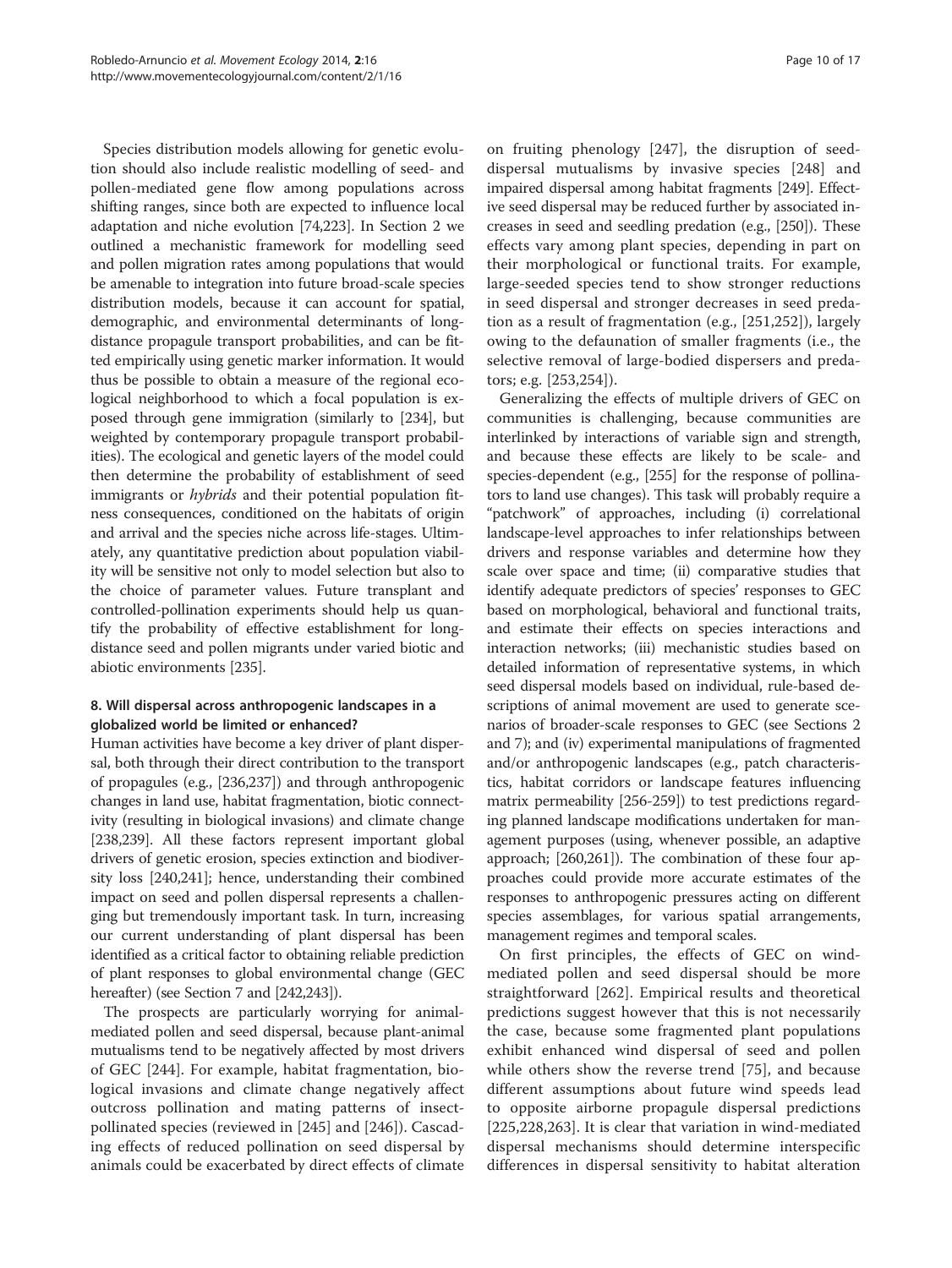<span id="page-10-0"></span>and climate change, but some of the conflicting results in the literature seem to be the consequence of (i) a poor characterization of habitat and demographic disturbance over relevant spatial scales, relative to seed or pollen dispersal range, and (ii) high uncertainty about future local and regional wind regimes, two issues that deserve more careful attention. Efforts to predict the effects of GEC on wind dispersal are especially hampered by the difficulty of modeling LDD (see [Section 3\)](#page-3-0) and its interaction with the spatiotemporal variability that often characterizes anthropogenic landscapes (e.g., [[264\]](#page-16-0)). Long-distance wind dispersal of plant propagules depends on phenomena, such as turbulent updrafts and downdrafts, that vary strongly with local and regional weather conditions, micro-topography, foliage density, and canopy and habitat structure [[3,10,11](#page-11-0),[46,](#page-12-0)[265\]](#page-16-0). Predictions are certainly aided by the increasing refinement of mechanistic models [[40](#page-11-0)[,72](#page-12-0)[,225](#page-15-0),[227,](#page-15-0)[265,266](#page-16-0)], but these need to be better validated if low frequency events are to be reliably predicted. The integration of genetic and mechanistic models bears the strongest potential for this task [\(Section 3\)](#page-3-0). On the other hand, extrapolation of model predictions across species or functional types can be used to derive approximate generalizations about vegetation responses to GEC (e.g., [[7-9,](#page-11-0)[130\]](#page-13-0)), which should be tested using correlative studies and experimental manipulations in real landscapes (as advocated above for animal-mediated dispersal).

Applications of this knowledge to the management of anthropogenic landscapes must factor in the potential consequences of pollen and seed dispersal across such altered landscapes – consequences that may be positive or negative overall [\[267,268](#page-16-0)]. Gene flow tends to increase genetic variation within populations, limiting inbreeding depression and increasing evolutionary potential, but it may also limit local adaptation owing to introgression of maladapted genes and the disruption of co-adapted gene complexes [\[269-272\]](#page-16-0). A comparable duality of effect may be expected at the community level, with increased connectivity enhancing local population persistence and alpha diversity – but tending also to increase homogenization (reducing beta diversity) and facilitate the arrival of invasive species, pathogens and parasites [\[273-276\]](#page-16-0). This is particularly important in current scenarios of rapid climate change, in which habitat fragmentation and the establishment of foreign genotypes and species may constrain the processes of local adaptation and geographic redistribution required for species and community persistence [[268\]](#page-16-0). The evolving metacommunity framework provides a sound theoretical ground for advancing estimates on the optimal levels of connectivity in anthropogenic landscapes subjected to GEC (e.g., [[277\]](#page-16-0)), which could be validated and refined using management actions aimed at enhancing connectivity.

#### Conclusions

Advances in plant dispersal ecology research will be determined by our ability to surmount challenges of spatial scale and heterogeneity, temporal scale, and system complexity. Enlarging the spatial scale of empirical studies will remain a necessity to avoid biased descriptions of dispersal and its ecological and evolutionary consequences. New inferential and predictive schemes should be developed and applied to better describe the rate and trajectories of effective seed and pollen migrants over different spatial scales in environmentally and demographically explicit context, incorporating landscape-dependent components of vector and propagule movements. This will probably require a combination of mechanistic and phenomenological (e.g., genetic-based) approaches that, in the unavoidable trade-off between spatial scope, sampling intensity and accuracy, should seriously assess expected statistical power and uncertainty for low-frequency (but still ecologically and evolutionarily important) dispersal rates, model miss-specifications, and limited sampling. Temporal scale issues will pervade plant dispersal ecology studies, from a more meaningful characterization of average dispersal patterns given variation in dispersal within and among seasons, through the assessment of the consequences of such temporal dispersal variation for population and community dynamics, to long-term predictions about population and species persistence based on observed and modelled feedbacks between dispersal, demography and evolution in changing environments. Finally, sufficiently approximating the dynamic complexity of environments, ecological networks and communities will be essential for characterizing all relevant biotic and abiotic mechanisms driving plant dispersal and their sensitivity to global change, and for better understanding the ecological consequences of dispersal in changing environments. We will certainly need to increasingly pool data and expertise from multiple disciplines to meet these big challenges, for which we advocate not only further cooperative research efforts, but also the implementation, standardization and usage of open repositories of dispersal data and models.

# Additional file

[Additional file 1:](http://www.movementecologyjournal.com/content/Supplementary/s40462-014-0016-3-S1.docx) Combining genetic and mechanistic approaches for long-distance dispersal estimation.

#### Abbreviations

ABC: Approximate Bayesian computation; GEC: Global environmental change; LDD: Long-distance dispersal.

#### Competing interests

The authors declare that they have no competing interests.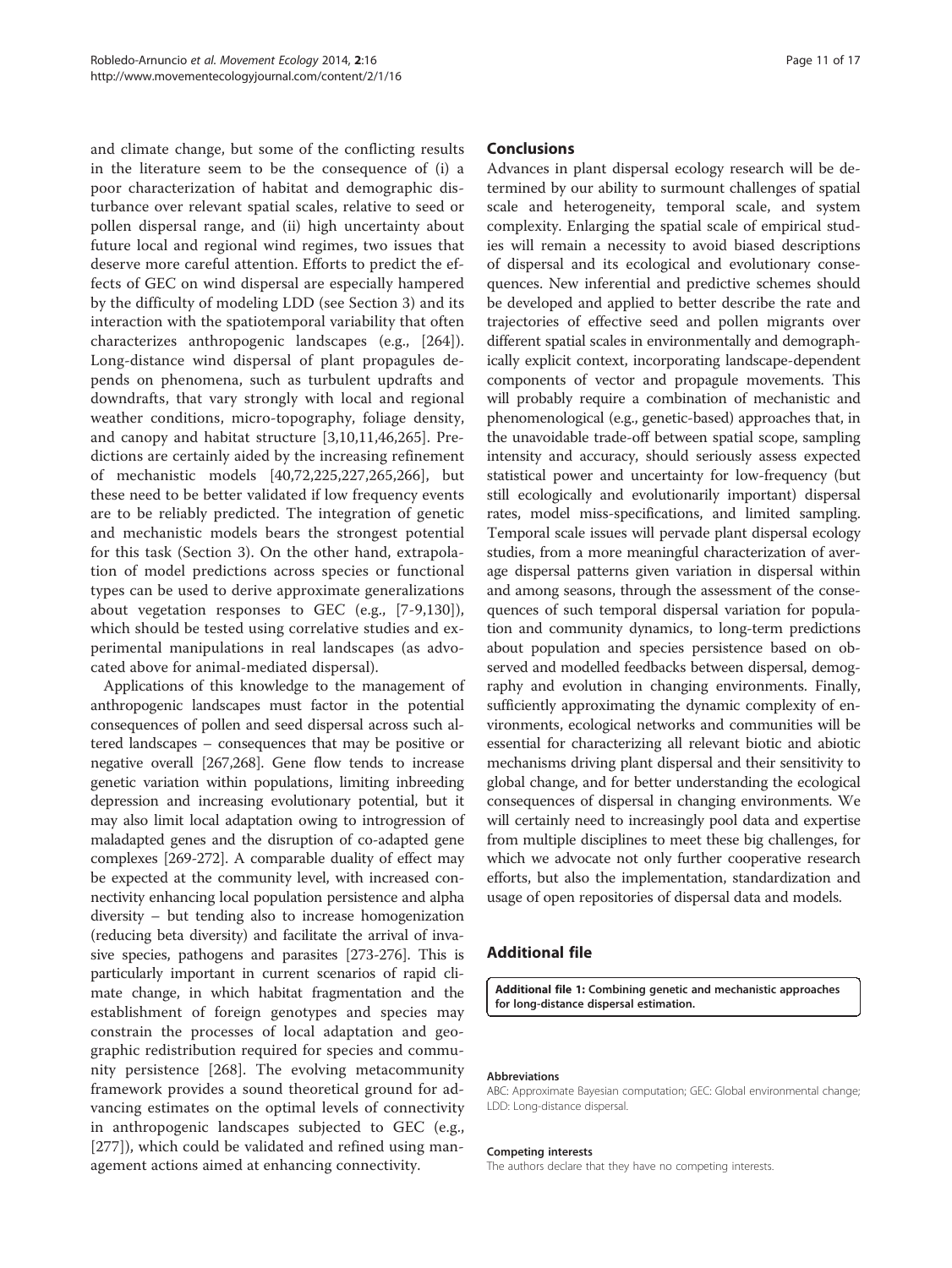#### <span id="page-11-0"></span>Authors' contributions

JJRA conceived and led the study. All authors contributed research ideas and participated in manuscript writing. All authors read and approved the final manuscript.

#### Acknowledgements

This work was partly supported by CGL2009-09428 project from the Spanish Ministry of Economy and Competitiveness. We thank Pedro Jordano and two anonymous reviewers for constructive comments.

#### Author details

<sup>1</sup>Department of Forest Ecology & Genetics, INIA-CIFOR, Ctra. de la Coruña km 7.5, 28040 Madrid, Spain. <sup>2</sup>INRA, UR546 Biostatistique et Processus Spatiaux (BioSP), Avignon, France. <sup>3</sup>Smithsonian Tropical Research Institute, Apartado Postal 0843-03092 Panamá, Republica de Panamá. <sup>4</sup>Spatial Ecology Group, Doñana Biological Station (EBD-CSIC), Sevilla, Spain.

#### Received: 5 May 2014 Accepted: 24 July 2014 Published: 1 August 2014

#### References

- 1. Clobert J, Baguette M, Benton TG, Bullock JM (Eds): Dispersal Ecology and Evolution. Oxford: Oxford University Press; 2012.
- 2. Cousens R, Dytham C, Law R: Dispersal in Plants: A Population Perspective. Oxford: Oxford University Press; 2008.
- 3. Higgins SI, Nathan R, Cain ML: Are long-distance dispersal events in plants usually caused by nonstandard means of dispersal? Ecology 2003, 84:1945–1956.
- 4. Nathan R, Schurr FM, Spiegel O, Steinitz O, Trakhtenbrot A, Tsoar A: Mechanisms of long-distance seed dispersal. Trends Ecol Evol 2008, 23:638–647.
- 5. Culley TM, Weller SG, Sakai AK: The evolution of wind pollination in angiosperms. Trends Ecol Evol 2002, 17:361–369.
- 6. Bascompte J, Jordano P: Plant-animal mutualistic networks: the architecture of biodiversity. Annu Rev Ecol Evol Syst 2007, 38:567–593.
- 7. Vittoz P, Engler R: Seed dispersal distances: a typology based on dispersal modes and plant traits. Bot Helv 2007, 117:109–124.
- 8. Thomson FJ, Moles AT, Auld TD, Ramp D, Ren S, Kingsford RT: Chasing the unknown: predicting seed dispersal mechanisms from plant traits. J Ecol 2010, 98:1310–1318.
- 9. Tamme R, Götzenberger L, Zobel M, Bullock JM, Hooftman DAP, Kaasik A, Partel M: Predicting species' maximum dispersal distances from simple plant traits. Ecology 2014, 95:505–513.
- 10. Nathan R, Katul GG: Foliage shedding in deciduous forests lifts up long-distance seed dispersal by wind. Proc Natl Acad Sci U S A 2005, 102:8251–8256.
- 11. Nathan R: Long-distance dispersal of plants. Science 2006, 313:786-788.
- 12. Siljamo P, Sofiev M, Severova E, Ranta H, Kukkonen J, Polevova S, Kubin E, Minin A: Sources, impact and exchange of early-spring birch pollen in the Moscow region and Finland. Aerobiologia (Bologna) 2008, 24:211–230.
- 13. Varis S, Pakkanen A, Galofré A, Pulkkinen P: The extent of south-north pollen transfer in Finnish Scots pine. Silva Fenn 2009, 43:717-726.
- 14. Bullock JM, Clarke RT: Long distance seed dispersal: measuring and modelling the tail of the curve. Oecologia 2000, 124:506–521.
- 15. Ribbens E, Silander JA, Pacala SW: Seedling recruitment in forests: Calibrating models to predict patterns of tree seedling dispersion. Ecology 1994, 75:1794–1806.
- 16. Tufto J, Engen S, Hindar K: Stochastic dispersal processes in plant populations. Theor Popul Biol 1997, 52:16–26.
- 17. Klein EK, Lavigne C, Foueillassar X, Gouyon P-H, Larédo C: Corn pollen dispersal: quasi-mechanistic models and field experiments. Ecol Monogr 2003, 73:131–150.
- 18. Robledo-Arnuncio JJ, Garcia C: Estimation of the seed dispersal kernel from exact identification of source plants. Mol Ecol 2007, 16:5098–5109.
- 19. Jones FA, Muller-Landau HC: Measuring long-distance seed dispersal in complex natural environments: an evaluation and integration of classical and genetic methods. J Ecol 2008, 96:642-652.
- 20. Jordano P, García C, Godoy JA, García-Castaño JL: Differential contribution of frugivores to complex seed dispersal patterns. Proc Natl Acad Sci U S A 2007, 104:3278–3282.
- 21. Spiegel O, Nathan R: Incorporating dispersal distance into the disperser effectiveness framework: frugivorous birds provide complementary dispersal to plants in a patchy environment. Ecol Lett 2007, 10:718–728.
- 22. Dennis AJ, Westcott DA: Estimating dispersal kernels produced by a diverse community of vertebrates. In Seed Dispersal: Theory and its Application in a Changing World. Edited by Dennis AJ, Schupp EW, Green RA, Westcott DA. Wallinford, UK: CABI Publ; 2007:201–228.
- 23. González-Varo JP, Arroyo JM, Jordano P: Who dispersed the seeds? The use of DNA barcoding in frugivory and seed dispersal studies. Methods Ecol Evol 2014, doi:10.111/2041–210X.12212.
- 24. Chifflet R, Klein EK, Lavigne C, Le Feon V, Ricroch AE, Lecomte J, Vaissiere BE: Spatial scale of insect-mediated pollen dispersal in oilseed rape in an open agricultural landscape. J Appl Ecol 2011, 48:689-696.
- 25. Nathan R, Sapir N, Trakhtenbrot A, Katul GG, Bohrer G, Otte M, Avissar R, Soons MB, Horn HS, Wikelski M, Levin SA: Long-distance biological transport processes through the air: can nature's complexity be unfolded in silico? Divers Distrib 2005, 11:131–137.
- 26. Nathan R, Safriel UN, Noy-Meir I: Field validation and sensitivity analysis of a mechanistic model for tree seed dispersal by wind. Ecology 2001, 82:374–388.
- 27. Andersen M: Mechanistic models for the seed shadows of wind-dispersed plants. Am Nat 1991, 137:476–497.
- 28. Greene DF, Johnson EA: A model of wind dispersal of winged or plumed seeds. Ecology 1989, 70:339–347.
- 29. Cresswell JE, Bassom AP, Bell SA, Collins SJ, Kelly TB: Predicted pollen dispersal by honey-bees and three species of bumble-bees foraging on oil-seed rape: a comparison of three models. Funct Ecol 1995, 9:829–841.
- 30. Soubeyrand S, Roques L, Coville J, Fayard J: Patchy patterns due to group dispersal. J Theor Biol 2011, 271:87–99.
- 31. Clark CJ, Poulsen JR, Bolker BM, Connor EF, Parker VT: Comparative seed shadows of bird-, monkey-, and wind-dispersed trees. Ecology 2005, 86:2684–2694.
- 32. Wang BC, Smith TB: Closing the seed dispersal loop. Trends Ecol Evol 2002, 17:379–385.
- 33. Levin SA, Muller-Landau HC, Nathan R, Chave J: The ecology and evolution of seed dispersal: a theoretical perspective. Annu Rev Ecol Syst 2003, 34:575–604.
- 34. Muller-Landau HC, Hardesty BD: Seed dispersal of woody plants in tropical forests: concepts, examples, and future directions. In Biotic Interactions in the Tropics: Their Role in the Maintenance of Species Diversity. Edited by Burslem DFRP, Pinard MA, Hartley S. Cambridge: Cambridge University Press; 2005:267–309.
- 35. Oddou-Muratorio S, Klein EK, Austerlitz F: Pollen flow in the wildservice tree, Sorbus torminalis (L.) Crantz. II. Pollen dispersal and heterogeneity in mating success inferred from parent – offspring analysis. Mol Ecol 2005, 14:4441–4452.
- 36. Nathan R, Muller-Landau HC: Spatial patterns of seed dispersal, their determinants and consequences for recruitment. Trends Ecol Evol 2000, 15:278–285.
- 37. Wright SJ, Trakhtenbrot A, Bohrer G, Detto M, Katul GG, Horvitz N, Muller-Landau HC, Jones FA, Nathan R: Understanding strategies for seed dispersal by wind under contrasting atmospheric conditions. Proc Natl Acad Sci U S A 2008, 105:19084–19089.
- 38. Hardy OJ, González-Martínez SC, Colas B, Fréville H, Mignot A, Olivieri I: Fine-scale genetic structure and gene dispersal in Centaurea corymbosa (Asteraceae). II. Correlated paternity within and among sibships. Genetics 2004, 168:1601–1614.
- 39. Wenny DG: Advantages of seed dispersal: a re-evaluation of directed dispersal. Evol Ecol Res 2001, 3:51–74.
- 40. Tackenberg O: Modeling long-distance dispersal of plant diaspores by wind. Ecol Monogr 2003, 73:173–189.
- 41. Santamaría L, Rodríguez-Pérez J, Larrinaga AR, Pias B: Predicting spatial patterns of plant recruitment using animal-displacement kernels. PLoS One 2007, 2:e1008.
- 42. Trakhtenbrot A, Katul GG, Nathan R: Mechanistic modeling of seed dispersal by wind over hilly terrain. Ecol Modell 2014, 274:29–40.
- 43. Murray KG: Avian seed dispersal of three neotropical gap-dependent plants. Ecol Monogr 1988, 58:271–298.
- 44. Puerta-Piñero C, Muller-Landau HC, Calderón O, Wright SJ: Seed arrival in tropical forest treefall gaps. Ecology 2013, 94:1552–1562.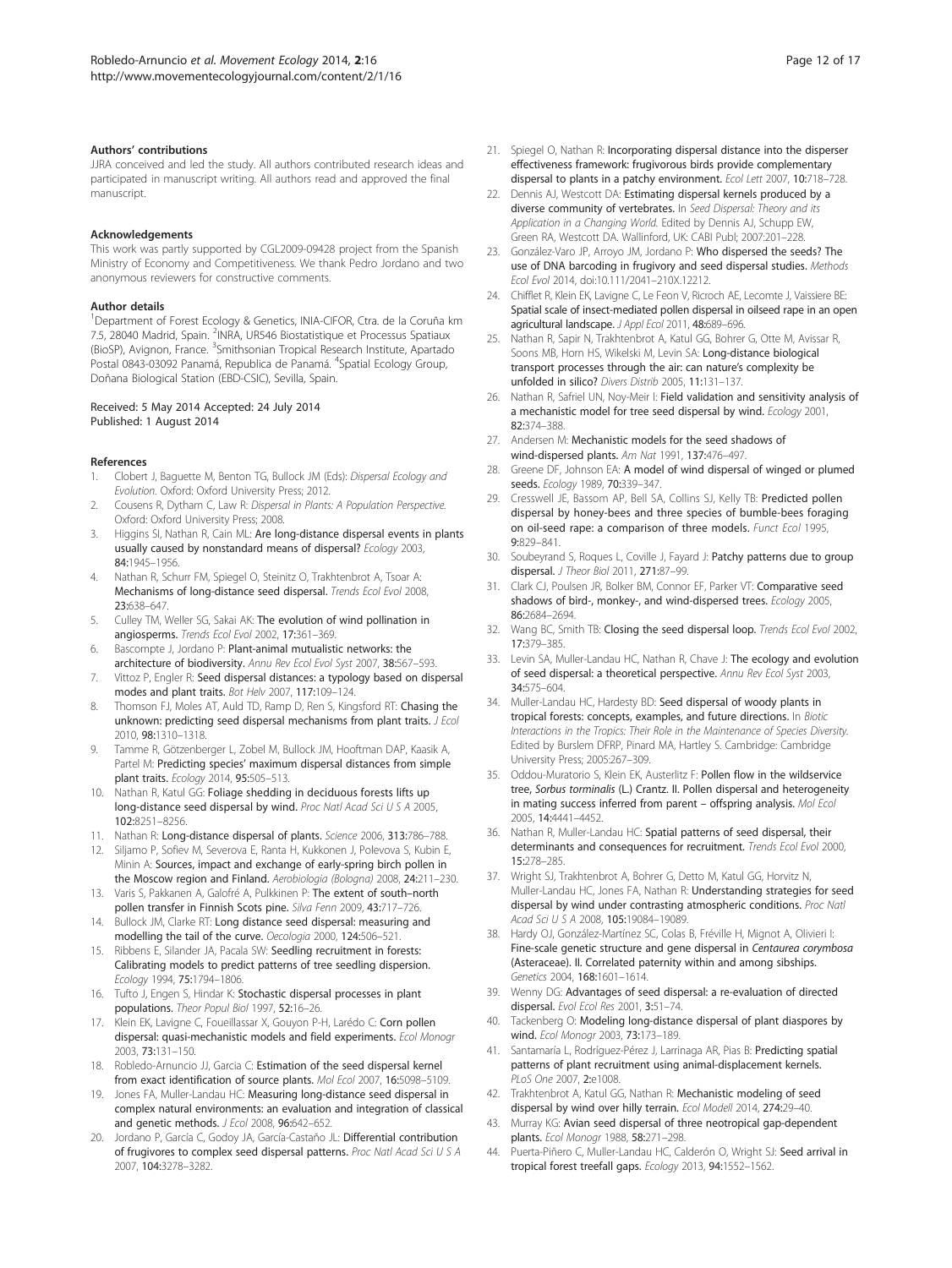- <span id="page-12-0"></span>45. Kuparinen A: Mechanistic models for wind dispersal. Trends Plant Sci 2006, 11:296–301.
- 46. Bohrer G, Katul GG, Nathan R, Walko RL, Avissar R: Effects of canopy heterogeneity, seed abscission and inertia on wind-driven dispersal kernels of tree seeds. J Ecol 2008, 96:569–580.
- 47. Pounden E, Greene DF, Quesada M, Contreras Sanchez JM: The effect of collisions with vegetation elements on the dispersal of winged and plumed seeds. J Ecol 2008, 96:591–598.
- 48. DiLeo MF, Siu JC, Rhodes MK, López-Villalobos A, Redwine A, Ksiazek K, Dyer RJ: The gravity of pollination: integrating at-site features into spatial analysis of contemporary pollen movement. Mol Ecol 2014. doi:10.1111/mec.12839.
- 49. Schurr FM, Bond WJ, Midgley GF, Higgins SI: A mechanistic model for secondary seed dispersal by wind and its experimental validation. J Ecol 2005, 93:1017–1028.
- 50. Rodríguez-Pérez J, Wiegand T, Santamaría L: Frugivore behavior determines plant distribution: a spatially explicit analysis of a plant-disperser interaction. Ecography (Cop) 2012, 35:113-123.
- 51. Cresswell JE, Osborne JL: The effect of patch size and separation on bumblebee foraging in oilseed rape: implications for gene flow. J Appl Ecol 2004, 41:539–546.
- 52. Vander Wall SB: Dispersal of singleleaf piñon pine (Pinus monophylla) by seed-caching rodents. J Mammal 1997, 78:181-191.
- 53. Pflüger FJ, Balkenhol N: A plea for simultaneously considering matrix quality and local environmental conditions when analysing landscape impacts on effective dispersal. Mol Ecol 2014, 23:2146–2156.
- 54. Schurr FM, Steinitz O, Nathan R: Plant fecundity and seed dispersal in spatially heterogeneous environments: models, mechanisms and estimation. J Ecol 2008, 96:628–641.
- 55. Morales JM, Carlo TA: The effects of plant distribution and frugivore density on the scale and shape of dispersal kernels. Ecology 2006, 87:1489–1496.
- 56. Russo SE, Portnoy S, Augspurger CK: Incorporating animal behavior into seed dispersal models: implications for seed shadows. Ecology 2006, 87:3160–3174.
- 57. Hickey J, Flynn R, Buskirk S, Gerow K, Willson M: An evaluation of a mammalian predator, Martes americana, as a disperser of seeds. Oikos 1999, 87:499–508.
- 58. Holbrook KM, Smith TB: Seed dispersal and movement patterns in two species of Ceratogymna hornbills in a West African tropical lowland forest. Oecologia 2000, 125:249–257.
- 59. Westcott DA, Bentrupperbaumer J, Bradford MG, McKeown A: Incorporating patterns of disperser behaviour into models of seed dispersal and its effects on estimated dispersal curves. Oecologia 2005, 146:57–67.
- 60. Dodge S, Bohrer G, Weinzierl R, Davidson SC, Kays R, Douglas D, Cruz S, Han J, Brandes D, Wikelski M: The environmental-data automated track annotation (Env-DATA) system: linking animal tracks with environmental data. Mov Fcol 2013, 1:3.
- 61. Guttal V, Bartumeus F, Hartvigsen G, Nevai A: Retention time variability as a mechanism for animal mediated long-distance dispersal. PLoS One 2011, 6:e28447.
- 62. Nathan R, Getz WM, Revilla E, Holyoak M, Kadmon R, Saltz D, Smouse PE: A movement ecology paradigm for unifying organismal movement research. Proc Natl Acad Sci U S A 2008, 105:19052–19059.
- 63. Côrtes MC, Uriarte M: Integrating frugivory and animal movement: a review of the evidence and implications for scaling seed dispersal. Biol Rev 2013, 88:255–272.
- 64. Patterson TA, Thomas L, Wilcox C, Ovaskainen O, Matthiopoulos J: State-space models of individual animal movement. Trends Ecol Evol 2008, 23:87–94.
- 65. Smouse PE, Focardi S, Moorcroft PR, Kie JG, Forester JD, Morales JM: Stochastic modelling of animal movement. Philos Trans R Soc Lond B Biol Sci 2010, 365:2201–2211.
- 66. Levin DA, Kerster HW, Niedzlek M: Pollinator flight directionality and its effect on pollen flow. Evolution (N Y) 1971, 25:113-118
- 67. Pyke GH: Optimal foraging: movement patterns of bumblebees between inflorescences. Theor Popul Biol 1978, 13:72–98.
- 68. Wagner S, Wälder K, Ribbens E, Zeibig A: Directionality in fruit dispersal models for anemochorous forest trees. Ecol Modell 2004, 179:487–498.
- 69. Austerlitz F, Dutech C, Smouse PE, Davis F, Sork VL: Estimating anisotropic pollen dispersal: a case study in Quercus lobata. Heredity (Edinb) 2007, 99:193–204.
- 70. Ahmed S, Compton SG, Butlin RK, Gilmartin PM: Wind-borne insects mediate directional pollen transfer between desert fig trees 160 kilometers apart. Proc Natl Acad Sci U S A 2009, 106:20342–20347.
- 71. Wälder K, Näther W, Wagner S: Improving inverse model fitting in trees—anisotropy, multiplicative effects, and Bayes estimation. Ecol Modell 2009, 220:1044–1053.
- 72. Katul GG, Porporato A, Nathan R, Siqueira M, Soons MB, Poggi D, Horn HS, Levin SA: Mechanistic analytical models for long-distance seed dispersal by wind. Am Nat 2005, 166:368–381.
- 73. Van Putten B, Visser MD, Muller-Landau HC, Jansen PA: Distorted-distance models for directional dispersal: a general framework with application to a wind-dispersed tree. Methods Ecol Evol 2012, 3:642–652.
- 74. Kremer A, Ronce O, Robledo-Arnuncio JJ, Guillaume F, Bohrer G, Nathan R, Bridle JR, Gomulkiewicz R, Klein EK, Ritland K, Kuparinen A, Gerber S, Schueler S: Long-distance gene flow and adaptation of forest trees to rapid climate change. Ecol Lett 2012, 15:378–392.
- 75. Kramer AT, Ison JL, Ashley MV, Howe HF: The paradox of forest fragmentation genetics. Conserv Biol 2008, 22:878–885.
- 76. Sauer JD: Plant Migration: The Dynamics of Geographic Patterning in Seed Plant Species. Berkeley and Los Angeles: University of California Press; 1988.
- 77. Muñoz J, Felicísimo AM, Cabezas F, Burgaz AR, Martínez I: Wind as a long-distance dispersal vehicle in the Southern Hemisphere. Science 2004, 304:1144–1147.
- 78. Gillespie RG, Baldwin BG, Waters JM, Fraser CI, Nikula R, Roderick GK: Long-distance dispersal: a framework for hypothesis testing. Trends Ecol Evol 2012, 27:47–56.
- 79. Thornton IWB: Krakatau: The Destruction and Reassembly of an Island Ecosystem. Cambridge, Massachusetts: Harvard University Press; 1997.
- 80. Alsos IG, Eidesen PB, Ehrich D, Skrede I, Westergaard K, Jacobsen GH, Landvik JY, Taberlet P, Brochmann C: Frequent long-distance plant colonization in the changing Arctic. Science 2007, 316:1606–1609.
- 81. Beerli P, Felsenstein J: Maximum likelihood estimation of a migration matrix and effective population sizes in  $n$  subpopulations by using a coalescent approach. Proc Natl Acad Sci U S A 2001, 98:4563-4568.
- 82. Nielsen R, Wakeley J: Distinguishing migration from isolation: a Markov chain Monte Carlo approach. Genetics 2001, 158:885–896.
- 83. Beerli P: Effect of unsampled populations on the estimation of population sizes and migration rates between sampled populations. Mol Fcol 2004, 13:827-836.
- 84. Slatkin M: Seeing ghosts: the effect of unsampled populations on migration rates estimated for sampled populations. Mol Ecol 2005, 14:67–73.
- 85. Nichols RA, Hewitt GM: The genetic consequences of long distance dispersal during colonization. Heredity (Edinb) 1994, 72:312-317.
- 86. Ibrahim KM, Nichols RA, Hewitt GM: Spatial patterns of genetic variation generated by different forms of dispersal during range expansion. Heredity (Edinb) 1996, 77:282–291.
- 87. Le Corre V, Machon N, Petit RJ, Kremer A: Colonization with long-distance seed dispersal and genetic structure of maternally inherited genes in forest trees: a simulation study. Genet Res 1997, 69:117–125.
- Austerlitz F, Garnier-Géré P: Modelling the impact of colonisation on genetic diversity and differentiation of forest trees: interaction of life cycle, pollen flow and seed long-distance dispersal. Heredity (Edinb) 2003, 90:282–290.
- 89. Bialozyt R, Ziegenhagen B, Petit RJ: Contrasting effects of long distance seed dispersal on genetic diversity during range expansion. J Evol Biol 2006, 19:12–20.
- 90. Fayard J, Klein EK, Lefèvre F: Long distance dispersal and the fate of a gene from the colonization front. J Evol Biol 2009, 22:2171-2182
- 91. Aeschbacher S, Futschik A, Beaumont MA: Approximate Bayesian computation for modular inference problems with many parameters: the example of migration rates. Mol Ecol 2013, 22:987–1002.
- 92. Ray N, Excoffier L: A first step towards inferring levels of long-distance dispersal during past expansions. Mol Ecol Resour 2010, 10:902–914.
- 93. Sousa V, Hey J: Understanding the origin of species with genome-scale data: modelling gene flow. Nat Rev Genet 2013, 14:404–414.
- 94. Petit RJ, Kremer A, Wagner DB: Finite island model for organelle and nuclear genes in plants. Heredity (Edinb) 1993, 71:630–641.
- 95. Ennos RA: Estimating the relative rates of pollen and seed migration among plant populations. Heredity (Edinb) 1994, 72:250-259
- 96. Nathan R, Klein FK, Robledo-Arnuncio JJ, Revilla F: Dispersal kernels. In Dispersal Ecol Evol. Edited by Clobert J, Baguette M, Benton T, Bullock J. Oxford: Oxford University Press; 2012:187–210.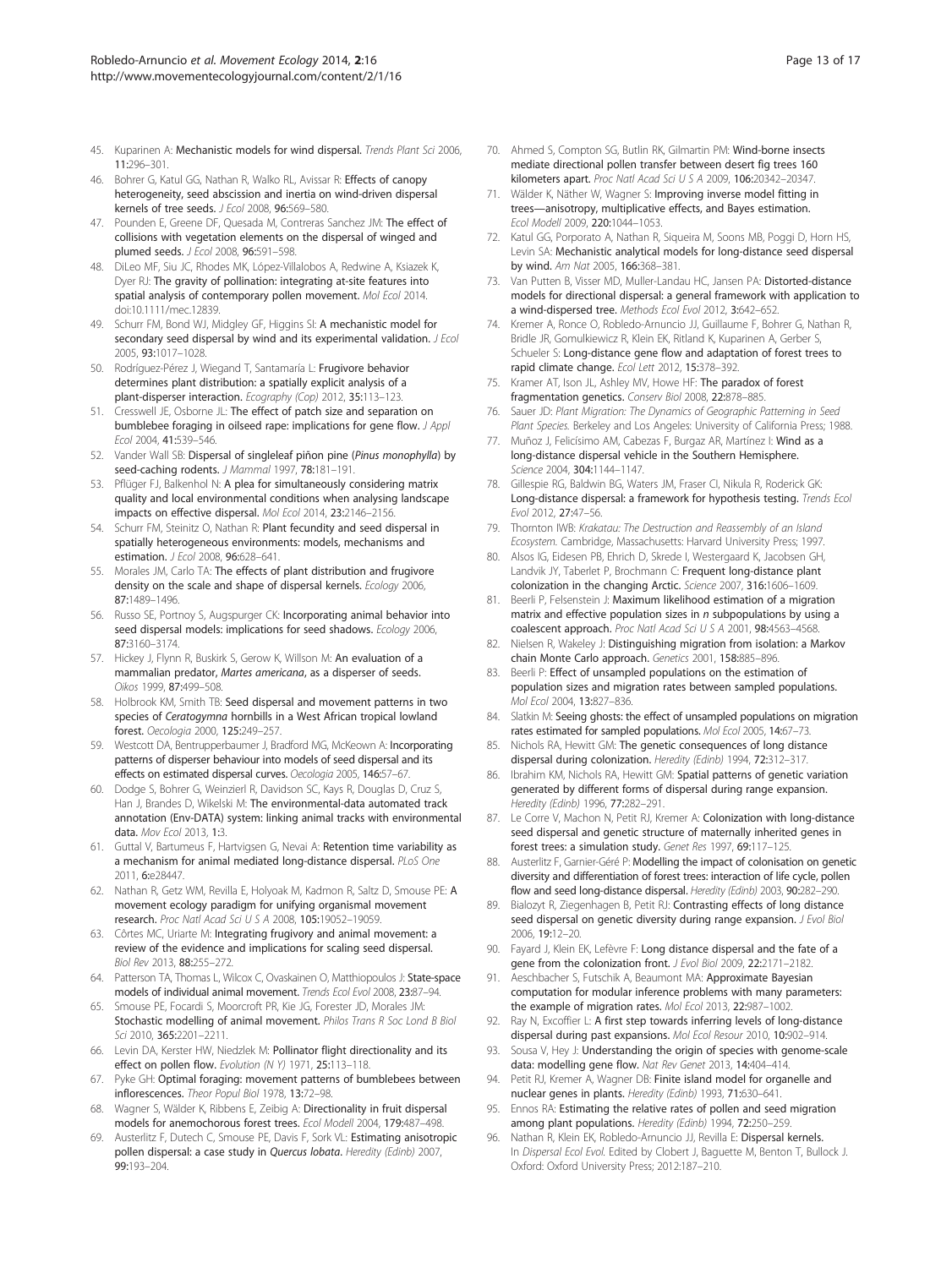- <span id="page-13-0"></span>97. Piotti A, Leonardi S, Piovani P, Scalfi M, Menozzi P: Spruce colonization at treeline: where do those seeds come from? Heredity (Edinb) 2009, 103:136–145.
- 98. Vitasse Y, Hoch G, Randin CF, Lenz A, Kollas C, Körner C: Tree recruitment of European tree species at their current upper elevational limits in the Swiss Alps. J Biogeogr 2012, 39:1439–1449.
- 99. Lesser MR, Jackson ST: Contributions of long-distance dispersal to population growth in colonising Pinus ponderosa populations. Ecol Lett 2013, 16:380–389.
- 100. Klein EK, Bontemps A, Oddou-Muratorio S: Seed dispersal kernels estimated from genotypes of established seedlings: does densitydependent mortality matter? Methods Ecol Evol 2013, 4:1059–1069.
- 101. Soubeyrand S, Laine A-L, Hanski I, Penttinen A: Spatiotemporal structure of host-pathogen interactions in a metapopulation. Am Nat 2009, 174:308–320.
- 102. Dowd M, Meyer R: A Bayesian approach to the ecosystem inverse problem. Ecol Modell 2003, 168:39–55.
- 103. Khemka A, Bouman CA, Bell MR: Inverse problems in atmospheric dispersion with randomly scattered sensors. Digit Signal Proc 2006, 16:638–651.
- 104. Manel S, Gaggiotti OE, Waples RS: Assignment methods: matching biological questions with appropriate techniques. Trends Ecol Evol 2005, 20:136–142.
- 105. Wilson GA, Rannala B: Bayesian inference of recent migration rates using multilocus genotypes. Genetics 2003, 163:1177–1191.
- 106. Faubet P, Gaggiotti OE: A new Bayesian method to identify the environmental factors that influence recent migration. Genetics 2008, 178:1491–1504.
- 107. Broquet T, Yearsley J, Hirzel AH, Goudet J, Perrin N: Inferring recent migration rates from individual genotypes. Mol Ecol 2009, 18:1048–1060.
- 108. Robledo-Arnuncio JJ, Navascués M, González-Martínez SC, Gil L: Estimating gametic introgression rates in a risk assessment context: a case study with Scots pine relicts. Heredity (Edinb) 2009, 103:385–393.
- 109. Robledo-Arnuncio JJ: Wind pollination over mesoscale distances: an investigation with Scots pine. New Phytol 2011, 190:222–233.
- 110. Robledo-Arnuncio JJ: Joint estimation of contemporary seed and pollen dispersal rates among plant populations. Mol Ecol Resour 2012, 12:299–311.
- 111. Gaggiotti OE, Brooks SP, Amos W, Harwood J: Combining demographic, environmental and genetic data to test hypotheses about colonization events in metapopulations. Mol Ecol 2004, 13:811–825.
- 112. Mahura AG, Korsholm US, Baklanov AA, Rasmussen A: Elevated birch pollen episodes in Denmark: contributions from remote sources. Aerobiologia (Bologna) 2007, 23:171–179.
- 113. Bohrerova Z, Bohrer G, Cho KD, Bolch MA, Linden KG: Determining the viability response of pine pollen to atmospheric conditions during long-distance dispersal. Ecol Appl 2009, 19:656–667.
- 114. Amm A, Pichot C, Dreyfus P, Davi H, Fady B: Improving the estimation of landscape scale seed dispersal by integrating seedling recruitment. Ann For Sci 2012, 69:845–856.
- 115. Karlsen SR, Ramfjord H, Høgda KA, Johansen B, Danks FS, Brobakk TE: A satellite-based map of onset of birch (Betula) flowering in Norway. Aerobiologia (Bologna) 2008, 25:15–25.
- 116. Klein EK, Lavigne C, Picault H, Renard M, Gouyon P-H: Pollen dispersal of oilseed rape: estimation of the dispersal function and effects of field dimension. *J Appl Ecol* 2006, 43:141-151.
- 117. Ovaskainen O, Rekola H, Meyke E, Arjas E: Bayesian methods for analyzing movements in heterogeneous landscapes from mark-recapture data. Ecology 2008, 89:542–554.
- 118. Zheng C, Pennanen J, Ovaskainen O: Modelling dispersal with diffusion and habitat selection: analytical results for highly fragmented landscapes. Ecol Modell 2009, 220:1495–1505.
- 119. Viana DS, Santamaría L, Michot TC, Figuerola J: Allometric scaling of longdistance seed dispersal by migratory birds. Am Nat 2013, 181:649–662.
- 120. Spear SF, Balkenhol N, Fortin M-J, McRae BH, Scribner K: Use of resistance surfaces for landscape genetic studies: considerations for parameterization and analysis. Mol Ecol 2010, 19:3576–3591.
- 121. Lander TA, Klein EK, Stoeckel S, Mariette S, Musch B, Oddou-Muratorio S: Interpreting realized pollen flow in terms of pollinator travel paths and land-use resistance in heterogeneous landscapes. Landsc Ecol 2013, 28:1769–1783.
- 122. Clark JS, Gelfand AE: A future for models and data in environmental science. Trends Ecol Evol 2006, 21:375-380.
- 123. Figuerola J, Green AJ, Michot TC: Invertebrate eggs can fly: evidence of waterfowl-mediated gene flow in aquatic invertebrates. Am Nat 2005, 165:274–280.
- 124. Viana DS, Santamaría L, Michot TC, Figuerola J: Migratory strategies of waterbirds shape the continental-scale dispersal of aquatic organisms. Ecography (Cop) 2013, 36:430–438.
- 125. Wasser SK, Shedlock AM, Comstock K, Ostrander EA, Mutayoba B, Stephens M: Assigning African elephant DNA to geographic region of origin: applications to the ivory trade. Proc Natl Acad Sci U S A 2004, 101:14847-14852.
- 126. Rundel CW, Wunder MB, Alvarado AH, Ruegg KC, Harrigan R, Schuh A, Kelly JF, Siegel RB, Desante DF, Smith TB, Novembre J: Novel statistical methods for integrating genetic and stable isotope data to infer individual-level migratory connectivity. Mol Ecol 2013, 22:4163–4176.
- 127. Pella J, Masuda M: Bayesian methods for analysis of stock mixtures. Fish Bull 2001, 99:151–167.
- 128. Neubauer P, Shima JS, Swearer SE: Inferring dispersal and migrations from incomplete geochemical baselines: analysis of population structure using Bayesian infinite mixture models. Methods Ecol Evol 2013, 4:836–845.
- 129. Matlack GR: Diaspore size, shape, and fall behavior in wind-dispersed plant species. Am J Bot 1987, 74:1150–1160.
- 130. Tackenberg O, Poschlod P, Bonn S: Assessment of wind dispersal potential in plant species. Ecol Monogr 2003, 73:191–205.
- 131. Stevens VM, Pavoine S, Baguette M: Variation within and between closely related species uncovers high intra-specific variability in dispersal. PLoS One 2010, 5:e11123.
- 132. Thiede DA, Augspurger CK: Intraspecific variation in seed dispersion of Lepidium campestre (Barassicaceae). Am J Bot 1996, 83:856-866.
- 133. Dick CW, Etchelecu G, Austerlitz F: Pollen dispersal of tropical trees (Dinizia excelsa: Fabaceae) by native insects and African honeybees in pristine and fragmented Amazonian rainforest. Mol Ecol 2003, 12:753–764.
- 134. Slavov GT, Leonardi S, Burczyk J, Adams WT, Strauss SH, Difazio SP: Extensive pollen flow in two ecologically contrasting populations of Populus trichocarpa. Mol Ecol 2009, 18:357–373.
- 135. Chybicki IJ, Burczyk J: Realized gene flow within mixed stands of Quercus robur L. and Q. petraea (Matt.) L. revealed at the stage of naturally established seedling. Mol Ecol 2010, 19:2137–2151.
- 136. Oddou-Muratorio S, Bontemps A, Klein EK, Chybicki I, Vendramin GG, Suyama Y: Comparison of direct and indirect genetic methods for estimating seed and pollen dispersal in Fagus sylvatica and Fagus crenata. For Ecol Manage 2010, 259:2151–2159.
- 137. Moran EV, Clark JS: Between-site differences in the scale of dispersal and gene flow in red oak. PLoS One 2012, 7:e36492.
- 138. Clark JS, Macklin E, Wood L: Stages and spatial scales of recruitment limitation in southern Appalachian forests. Ecol Monogr 1998, 68:213–235.
- 139. Rodríguez-Pérez J, Larrinaga AR, Santamaría L: Effects of frugivore preferences and habitat heterogeneity on seed rain: a multi-scale analysis. PLoS One 2012, 7:e33246.
- 140. Morales JM, Garcia D, Martínez D, Rodriguez-Perez J, Herrera JM: Frugivore behavioural details matter for seed dispersal: a multi-species model for Cantabrian thrushes and trees. PLoS One 2013, 8:e65216.
- 141. Skarpaas O, Auhl R, Shea K: Environmental variability and the initiation of dispersal: turbulence strongly increases seed release. Proc R Soc B Biol Sci 2006, 273:751–756.
- 142. Olesen JM, Bascompte J, Elberling H, Jordano P: Temporal dynamics in a pollination network. Ecology 2008, 89:1573–1582.
- 143. Jansen PA, Bongers F, Hemerik L: Seed mass and mast seeding enhance dispersal by a neotropical scatter-hoarding rodent. Ecol Monogr 2004, 74:569–589.
- 144. Soons MB, van der Vlugt C, van Lith B, Heil GW, Klaassen M: Small seed size increases the potential for dispersal of wetland plants by ducks.  $JEcol$ 2008, 96:619-627
- 145. Kelly N, Cousens RD, Taghizadeh MS, Hanan JS, Mouillot D: Plants as populations of release sites for seed dispersal: a structural-statistical analysis of the effects of competition on Raphanus raphanistrum. J Ecol 2013, 101:878–888.
- 146. Chybicki IJ, Burczyk J: Seeing the forest through the trees: comprehensive inference on individual mating patterns in a mixed stand of Quercus robur and Q. petraea. Ann Bot 2013, 112:561–574.
- 147. Gauzere J, Klein EK, Oddou-Muratorio S: Ecological determinants of mating system within and between three Fagus sylvatica populations along an elevational gradient. Mol Ecol 2013, 22:5001–5015.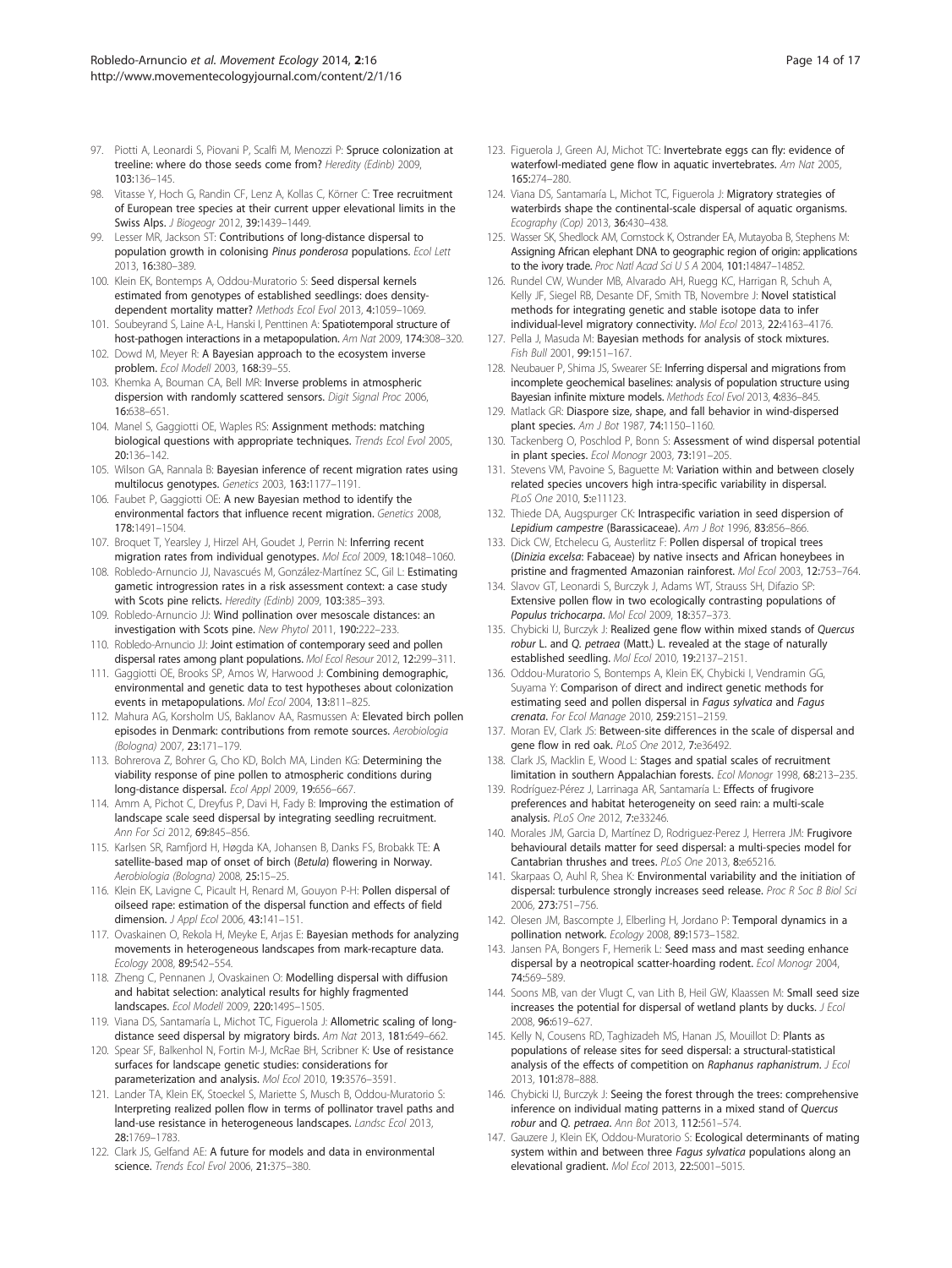- <span id="page-14-0"></span>148. Ritland K: Marker-inferred relatedness as a tool for detecting heritability in nature. Mol Ecol 2000, 9:1195–1204.
- 149. Ronce O: How does it feel to be like a rolling stone? Ten questions about dispersal evolution. Annu Rev Ecol Evol Syst 2007, 38:231–253.
- 150. Cwynar LC, MacDonald GM: Geographical variation of lodgepole pine in relation to population history. Am Nat 1987, 129:463–469.
- 151. Peroni PA: Seed size and dispersal potential of Acer rubrum (Aceraceae) samaras produced by populations in early and late successional environments. Am J Bot 1994, 81:1428–1434.
- 152. Fresnillo B, Ehlers BK: Variation in dispersability among mainland and island populations of three wind dispersed plant species. Plant Syst Evol 2007, 270:243–255.
- 153. Darling E, Samis KE, Eckert CG: Increased seed dispersal potential towards geographic range limits in a Pacific coast dune plant. New Phytol 2008, 178:424–435.
- 154. Monty A, Mahy G: Evolution of dispersal traits along an invasion route in the wind-dispersed Senecio inaequidens (Asteraceae). Oikos 2010, 119:1563–1570.
- 155. Cheptou P-O, Carrue O, Rouifed S, Cantarel A: Rapid evolution of seed dispersal in an urban environment in the weed Crepis sancta. Proc Natl Acad Sci U S A 2008, 105:3796–3799.
- 156. Riba M, Mayol M, Giles BE, Ronce O, Imbert E, van der Velde M, Chauvet S, Ericson L, Bijlsma R, Vosman B, Smulders MJM, Olivieri I: Darwin's wind hypothesis: does it work for plant dispersal in fragmented habitats? New Phytol 2009, 183:667–677.
- 157. Duputié A, Massol F: An empiricist's guide to theoretical predictions on the evolution of dispersal. Interface Focus 2013, 3:20130028.
- 158. Donohue K, Polisetty CR, Wender NJ: Genetic basis and consequences of niche construction: plasticity-induced genetic constraints on the evolution of seed dispersal in Arabidopsis thaliana. Am Nat 2005, 165:537–550.
- 159. Etterson JR, Shaw RG: Constraint to adaptive evolution in response to global warming. Science 2001, 294:151–154.
- 160. Jordano P: Spatial and temporal variation in the avian-frugivore assemblage of Prunus mahaleb: patterns and consequences. Oikos 1994, 71:479–491.
- 161. Schupp EW, Jordano P, Gomez JM: Seed dispersal effectiveness revisited: a conceptual review. New Phytol 2010, 188:333–353.
- 162. Levey DJ: Spatial and temporal variation in Costa Rican fruit and fruit-eating bird abundance. Ecol Monogr 1988, 58:251–269.
- 163. Morris WF: Predicting the consequence of plant spacing and biased movement for pollen dispersal by honey bees. Ecology 1993, 74:493–500.
- 164. Greene DF, Johnson EA: Fruit abscission in Acer saccharinum with reference to seed dispersal. Can J Bot 1992, 70:2277–2283.
- 165. Willson MF, Whelan CJ: Variation of dispersal phenology in a bird-dispersed shrub, Cornus drummondii. Ecol Monogr 1993, 63:151-172.
- 166. Bishop JG, Schemske DW: Variation in flowering phenology and its consequences for lupines colonizing Mount St. Helens. Ecology 1998, 79:534–546.
- 167. Skarpaas O, Shea K, Jongejans E: Watch your time step: trapping and tracking dispersal in autocorrelated environments. Methods Ecol Evol 2011, 2:407–415.
- 168. Muller-Landau HC, Wright SJ, Calderón O, Condit R, Hubbell SP: Interspecific variation in primary seed dispersal in a tropical forest. J Ecol 2008, 96:653–667.
- 169. Irwin AJ, Hamrick JL, Godt MJW, Smouse PE: A multiyear estimate of the effective pollen donor pool for Albizia julibrissin. Heredity (Edinb) 2003, 90:187–194.
- 170. Houle G: Seed dispersal and seedling recruitment of Betula alleghaniensis: spatial inconsistency in time. Ecology 1998, 79:807–818.
- 171. Iwaizumi MG, Takahashi M, Isoda K, Austerlitz F: Consecutive five-year analysis of paternal and maternal gene flow and contributions of gametic heterogeneities to overall genetic composition of dispersed seeds of Pinus densiflora (Pinaceae). Am J Bot 2013, 100:1896-1904.
- 172. Petit RJ, Hampe A: Some evolutionary consequences of being a tree. Annu Rev Ecol Evol Syst 2006, 37:187–214.
- 173. Muller-Landau HC: Seed dispersal in a tropical forest: empirical patterns, their origins and their consequences for forest dynamics. In PhD thesis. Princeton University; 2001.
- 174. Oddou-Muratorio S, Klein EK, Vendramin GG, Fady B: Spatial vs. temporal effects on demographic and genetic structures: the roles of dispersal, masting and differential mortality on patterns of recruitment in Fagus sylvatica. Mol Ecol 2011, 20:1997-2010.
- 175. Andrew ME, Ustin SL: The effects of temporally variable dispersal and landscape structure on invasive species spread. Ecol Appl 2010, 20:593–608.
- 176. Ellner SP, Schreiber SJ: Temporally variable dispersal and demography can accelerate the spread of invading species. Theor Popul Biol 2012, 82:283–298.
- 177. Chesson P, Huntly N: The roles of harsh and fluctuating conditions in the dynamics of ecological communities. Am Nat 1997, 150:519–553.
- 178. Jacquemyn H, Brys R, Vandepitte K, Honnay O, Roldán-Ruiz I, Wiegand T: A spatially explicit analysis of seedling recruitment in the terrestrial orchid Orchis purpurea. New Phytol 2007, 176:448–459.
- 179. Wiegand K, Jeltsch F, Ward D: Analysis of the population dynamics of Acacia trees in the Negev desert, Israel with a spatially-explicit computer simulation model. Ecol Modell 1999, 117:203–224.
- 180. Vellend M: Conceptual synthesis in community ecology. Q Rev Biol 2010, 85:183–206.
- 181. Chave J, Muller-Landau HC, Levin SA: Comparing classical community models: theoretical consequences for patterns of diversity. Am Nat 2002, 159:1–23.
- 182. Mouquet N, Loreau M: Community patterns in source-sink metacommunities. Am Nat 2003, 162:544–557.
- 183. Levine JM, Murrell DJ: The community-level consequences of seed dispersal patterns. Annu Rev Ecol Evol Syst 2003, 34:549–574.
- 184. Tuomisto H, Ruokolainen K, Yli-Halla M: Dispersal, environment, and floristic variation of western Amazonian forests. Science 2003, 299:241–244.
- 185. Smith TW, Lundholm JT: Variation partitioning as a tool to distinguish between niche and neutral processes. Ecography (Cop) 2010, 33:648-655.
- 186. Condit R, Pitman N, Leigh EG Jr, Chave J, Terborgh J, Foster RB, Núñez P, Vargas H, Aguilar S, Valencia R, Villa G, Muller-Landau H, Losos E, Hubbell SP: Beta-diversity in tropical forest trees. Science 2002, 295:666-669
- 187. Magrach A, Larrinaga AR, Santamaria L: Effects of matrix characteristics and interpatch distance on functional connectivity in fragmented temperate rainforests. Conserv Biol 2012, 26:238-247.
- 188. Magrach A, Larringa AR, Santamaria L: Internal habitat quality determines the effects of fragmentation on austral forest climbing and epiphytic angiosperms. PLoS One 2012, 7:e48473.
- 189. Wright SJ, Hernandez A, Condit R: The bushmeat harvest alters seedling banks by favoring lianas, large seeds, and seeds dispersed by bats, birds, and wind. Biotropica 2007, 39:363–371.
- 190. Theimer TC, Gehring CA, Green PT, Connell JH: Terrestrial vertebrates alter seedling composition and richness but not diversity in an Australian tropical forest. Ecology 2011, 92:1637–1647.
- 191. Myers JA, Harms KE: Seed arrival, ecological filters, and plant species richness: a meta-analysis. Ecol Lett 2009, 12:1250–1260.
- 192. Leibold MA, Holyoak M, Mouquet N, Amarasekare P, Chase JM, Hoopes MF, Holt RD, Shurin JB, Law R, Tilman D, Loreau M, Gonzalez A: The metacommunity concept: a framework for multi-scale community ecology. Ecol Lett 2004, 7:601-613.
- 193. Holyak M, Leibold MA, Holt RD (Eds): Metacommunities: Spatial Dynamics and Ecological Communities. Chicago and London: University of Chicago Press; 2005.
- 194. Bolker BM, Pacala SW: Spatial moment equations for plant competition: understanding spatial strategies and the advantages of short dispersal. Am Nat 1999, 153:575–602.
- 195. Dieckmann M, Law R, Metz JAJ: The Geometry of Ecological Interactions: Simplifying Spatial Complexity. Cambridge: Cambridge University Press; 2000.
- 196. Murrell DJ, Law R: Heteromyopia and the spatial coexistence of similar competitors. Ecol Lett 2003, 6:48-59.
- 197. Detto M, Muller-Landau HC: Fitting ecological process models to spatial patterns using scalewise variances and moment equations. Am Nat 2013, 181:E68–E82.
- 198. Augspurger CK, Kitajima K: Experimental studies of seedling recruitment from contrasting seed distributions. Ecology 1992, 73:1270–1284.
- 199. Pacala SW, Canham CD, Saponara J, Silander JA, Kobe RK, Ribbens E: Forest models defined by field measurements: estimation, error analysis and dynamics. Ecol Monogr 1996, 66:1–43.
- 200. Svenning J-C, Skov F: Could the tree diversity pattern in Europe be generated by postglacial dispersal limitation? Ecol Lett 2007, 10:453–460.
- 201. McLachlan JS, Clark JS, Manos PS: Molecular indicators of tree migration capacity under rapid climate change. Ecology 2005, 86:2088–2098.
- 202. Rowe KC, Heske EJ, Brown PW, Paige KN: Surviving the ice: Northern refugia and postglacial colonization. Proc Natl Acad Sci U S A 2004, 101:10355–10359.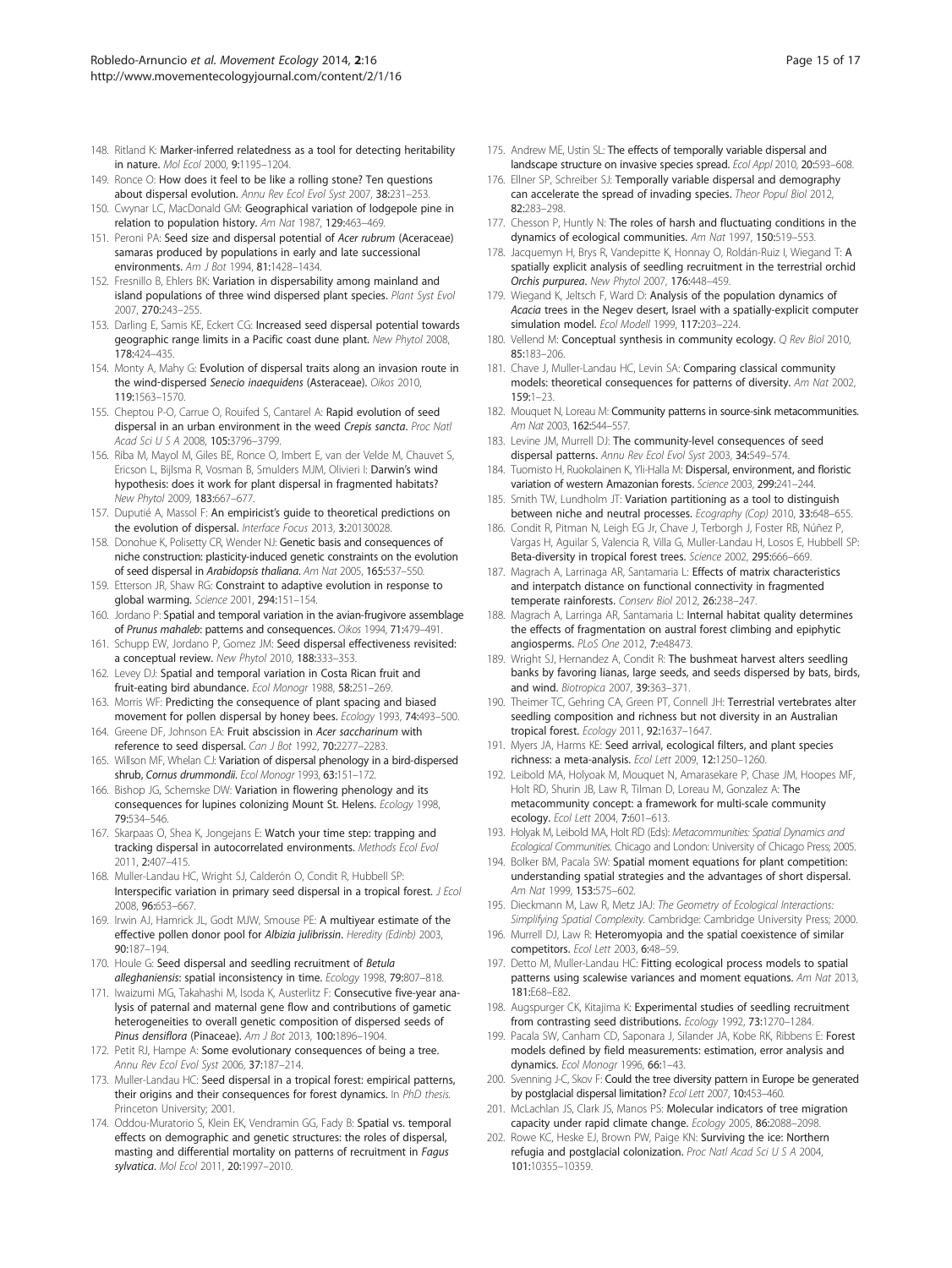- <span id="page-15-0"></span>203. Davis MB, Shaw RG: Range shifts and adaptive responses to Quaternary climate change. Science 2001, 292:673–679.
- 204. Phillips BL, Brown GP, Shine R: Life-history evolution in range-shifting populations. Ecology 2010, 91:1617–1627.
- 205. Duputié A, Massol F, Chuine I, Kirkpatrick M, Ronce O: How do genetic correlations affect species range shifts in a changing environment? Ecol Lett 2012, 15:251–259.
- 206. Chevin L-M, Collins S, Lefèvre F: Phenotypic plasticity and evolutionary demographic responses to climate change: taking theory out to the field. Funct Ecol 2013, 27:967–979.
- 207. Lavergne S, Mouquet N, Thuiller W, Ronce O: Biodiversity and climate change: integrating evolutionary and ecological responses of species and communities. Annu Rev Ecol Evol Syst 2010, 41:321–350.
- 208. Morin X, Viner D, Chuine I: Tree species range shifts at a continental scale: new predictive insights from a process-based model. *J Ecol 2008*, 96:784–794.
- 209. Honnay O, Verheyen K, Butaye J, Jacquemyn H, Bossuyt B, Hermy M: Possible effects of habitat fragmentation and climate change on the range of forest plant species. Ecol Lett 2002, 5:525–530.
- 210. Kirkpatrick M: Patterns of quantitative genetic variation in multiple dimensions. Genetica 2009, 136:271–284.
- 211. Walsh B, Blows MW: Abundant genetic variation + strong selection = multivariate genetic constraints: a geometric view of adaptation. Annu Rev Ecol Evol Syst 2009, 40:41–59.
- 212. Keith DA, Akçakaya HR, Thuiller W, Midgley GF, Pearson RG, Phillips SJ, Regan HM, Araújo MB, Rebelo TG: Predicting extinction risks under climate change: coupling stochastic population models with dynamic bioclimatic habitat models. Biol Lett 2008, 4:560–563.
- 213. Anderson BJ, Akçakaya HR, Araújo MB, Fordham DA, Martinez-Meyer E, Thuiller W, Brook BW: Dynamics of range margins for metapopulations under climate change. Proc Biol Sci 2009, 276:1415–1420.
- 214. Fordham DA, Resit Akçakaya H, Araújo MB, Elith J, Keith DA, Pearson R, Auld TD, Mellin C, Morgan JW, Regan TJ, Tozer M, Watts MJ, White M, Wintle BA, Yates C, Brook BW: Plant extinction risk under climate change: are forecast range shifts alone a good indicator of species vulnerability to global warming? Glob Chang Biol 2012, 18:1357–1371.
- 215. Schurr FM, Pagel J, Cabral JS, Groeneveld J, Bykova O, O'Hara RB, Hartig F, Kissling WD, Linder HP, Midgley GF, Schröder B, Singer A, Zimmermann NE: How to understand species' niches and range dynamics: a demographic research agenda for biogeography. J Biogeogr 2012, 39:2146–2162.
- 216. Kuparinen A, Schurr FM: A flexible modelling framework linking the spatio-temporal dynamics of plant genotypes and populations: application to gene flow from transgenic forests. Ecol Modell 2007, 202:476–486.
- 217. Kearney M, Porter WP, Williams C, Ritchie S, Hoffmann AA: Integrating biophysical models and evolutionary theory to predict climatic impacts on species' ranges: the dengue mosquito Aedes aegypti in Australia. Funct Ecol 2009, 23:528–538.
- 218. Kissling WD, Dormann CF, Groeneveld J, Hickler T, Kühn I, McInerny GJ, Montoya JM, Römermann C, Schiffers K, Schurr FM, Singer A, Svenning J-C, Zimmermann NE, O'Hara RB: Towards novel approaches to modelling biotic interactions in multispecies assemblages at large spatial extents. J Biogeogr 2012, 39:2163–2178.
- 219. Cabral JS, Kreft H: Linking ecological niche, community ecology and biogeography: insights from a mechanistic niche model. J Biogeogr 2012, 39:2212–2224.
- 220. Kokko H, López-Sepulcre A: The ecogenetic link between demography and evolution: can we bridge the gap between theory and data? Ecol Lett 2007, 10:773-782.
- 221. Garant D, Forde SE, Hendry AP: The multifarious effects of dispersal and gene flow on contemporary adaptation. Funct Ecol 2007, 21:434–443.
- 222. Kuparinen A, Savolainen O, Schurr FM: Mortality can promote evolutionary adaptation of forest trees to climate change. For Ecol Manage 2010, 259:1003–1008.
- 223. Aquilée R, Shaw FH, Rousset F, Shaw RG, Ronce O: How does pollen versus seed dispersal affect niche evolution? Evolution (N Y) 2013, 67:792–805.
- 224. Soons MB, Bullock JM: Non-random seed abscission, long-distance wind dispersal and plant migration rates. J Ecol 2008, 96:581-590.
- 225. Nathan R, Horvitz N, He Y, Kuparinen A, Schurr FM, Katul GG: Spread of North American wind-dispersed trees in future environments. Ecol Lett 2011, 14:211–219.
- 226. Hampe A: Plants on the move: the role of seed dispersal and initial population establishment for climate-driven range expansions. Acta Oecol 2011, 37:666-673.
- 227. Bullock JM, White SM, Prudhomme C, Tansey C, Perea R, Hooftman DAP: Modelling spread of British wind-dispersed plants under future wind speeds in a changing climate. J Ecol 2012, 100:104-115.
- 228. Thompson SE, Katul GG: Implications of nonrandom seed abscission and global stilling for migration of wind-dispersed plant species. Glob Chang Biol 2013, 19:1720–1735.
- 229. Cunze S, Heydel F, Tackenberg O: Are plant species able to keep pace with the rapidly changing climate? PLoS One 2013, 8:e67909
- 230. Jackson ST, Betancourt JL, Booth RK, Gray ST: Ecology and the ratchet of events: climate variability, niche dimensions, and species distributions. Proc Natl Acad Sci U S A 2009, 106(Suppl 2):19685–19692.
- 231. Donohue K, Rubio de Casas R, Burghardt L, Kovach K, Willis CG: Germination, postgermination adaptation, and species ecological ranges. Annu Rev Ecol Evol Syst 2010, 41:293–319.
- 232. Walck JL, Hidayati SN, Dixon KW, Thompson K, Poschlod P: Climate change and plant regeneration from seed. Glob Chang Biol 2011, 17:2145-2161.
- 233. Bykova O, Chuine I, Morin X, Higgins SI: Temperature dependence of the reproduction niche and its relevance for plant species distributions. J Biogeogr 2012, 39:2191–2200.
- 234. Yeaman S, Jarvis A: Regional heterogeneity and gene flow maintain variance in a quantitative trait within populations of lodgepole pine. Proc R Soc B 2006, 273:1587–1593.
- 235. Caughlin TT, Ferguson JM, Lichstein JW, Bunyavejchewin S, Levey DJ: The importance of long-distance seed dispersal for the demography and distribution of a canopy tree species. Ecology 2014, 95:952–962.
- 236. Hodkinson DJ, Thompson K: Plant dispersal: the role of man. J Appl Ecol 1997, 34:1484–1496.
- 237. Wichmann MC, Alexander MJ, Soons MB, Galsworthy S, Dunne L, Gould R, Fairfax C, Niggemann M, Hails RS, Bullock JM: Human-mediated dispersal of seeds over long distances. Proc Biol Sci 2009, 276:523–532.
- 238. Wright SJ: Seed dispersal in anthropogenic landscapes. In Seed Dispersal: Theory and its Application in a Changing World. Edited by Dennis AJ, Schupp EW, Green RA, Wescott DA. Oxfordshire: CAB International; 2007:599–614.
- 239. McConkey KR, Prasad S, Corlett RT, Campos-Arceiz A, Brodie JF, Rogers H, Santamaria L: Seed dispersal in changing landscapes. Biol Conserv 2012, 146:1–13.
- 240. Sala OE, Chapin FS, Armesto JJ, Berlow E, Bloomfield J, Dirzo R, Huber-Sanwald E, Huenneke LF, Jackson RB, Kinzig A, Leemans R, Lodge DM, Mooney HA, Oesterheld M, Poff NL, Sykes MT, Walker BH, Walker M, Wall DH: Global biodiversity scenarios for the year 2100. Science 2000, 287:1770–1774.
- 241. Brook BW, Sodhi NS, Bradshaw CJA: Synergies among extinction drivers under global change. Trends Ecol Evol (Personal Ed) 2008, 23:453–460.
- 242. Higgins SI, Richardson DM: Predicting plant migration rates in a changing world: the role of long-distance dispersal. Am Nat 1999, 153:464–475.
- 243. Neilson RP, Pitelka LF, Solomon AM, Nathan R, Midgley GF, Fragoso JMV, Lischke H, Thompson K: Forecasting Regional to Global Plant Migration in Response to Climate Change. Bioscience 2005, 55:749.
- 244. Tylianakis JM, Didham RK, Bascompte J, Wardle DA: Global change and species interactions in terrestrial ecosystems. Ecol Lett 2008, 11:1351–1363.
- 245. Aguilar R, Ashworth L, Galetto L, Aizen MA: Plant reproductive susceptibility to habitat fragmentation: review and synthesis through a meta-analysis. Ecol Lett 2006, 9:968–980.
- 246. Eckert CG, Kalisz S, Geber MA, Sargent R, Elle E, Cheptou P-O, Goodwillie C, Johnston MO, Kelly JK, Moeller DA, Porcher E, Ree RH, Vallejo-Marín M, Winn AA: Plant mating systems in a changing world. Trends Ecol Evol 2010, 25:35–43.
- 247. Jordano P: Fruits and frugivory. In Seeds: The Ecology of Regeneration in Plant Communities. Edited by Fenner M. Wallinford, UK: CABI Publ; 2000:125–166.
- 248. Traveset A, Richardson DM: Biological invasions as disruptors of plant reproductive mutualisms. Trends Ecol Evol 2006, 21:208–216.
- 249. Cordeiro NJ, Howe HF: Forest fragmentation severs mutualism between seed dispersers and an endemic African tree. Proc Natl Acad Sci U S A 2003, 100:14052–14056.
- 250. García D, Chacoff NP: Scale-dependent effects of habitat fragmentation on hawthorn pollination, frugivory, and seed predation. Conserv Biol 2007, 21:400–411.